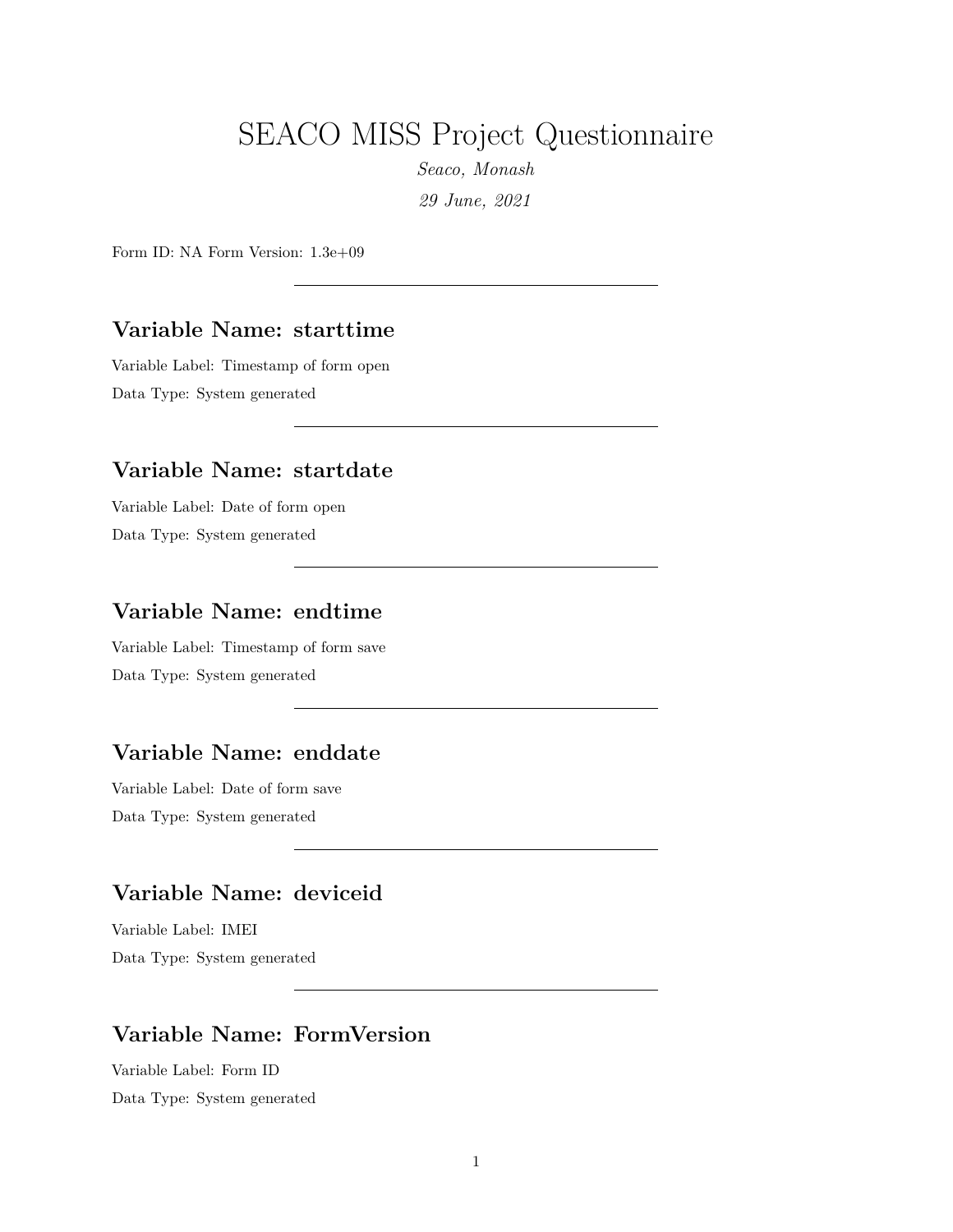### **Variable Name: missp\_no**

Variable Label: Enter MISS P record number Data Type: string

# **Variable Name: ibu\_nama**

Variable Label: Enter the mother's FULL name Data Type: string

### **Variable Name: nric\_available**

Variable Label: Can you see the mother's NRIC (MyKAD, MyPR, MyTentera, etc.)?

Data Type: factor (select one)

| Value | Label |
|-------|-------|
|       | Yes   |
|       | Nο    |

#### **Variable Name: nric**

Variable Label: Input the Mother's NRIC from the SEACO form

Data Type: string

## **Variable Name: type\_of\_id**

Variable Label: If you cannot see the NRIC, what form of ID is recorded on the SEACO Form/Maternal health record?

| Value Label |                                      |
|-------------|--------------------------------------|
|             | Other Malaysian Government issued ID |
| -2          | Foreign passport                     |
| -3          | Other                                |
|             | ID Missing (I will ask the Mother)   |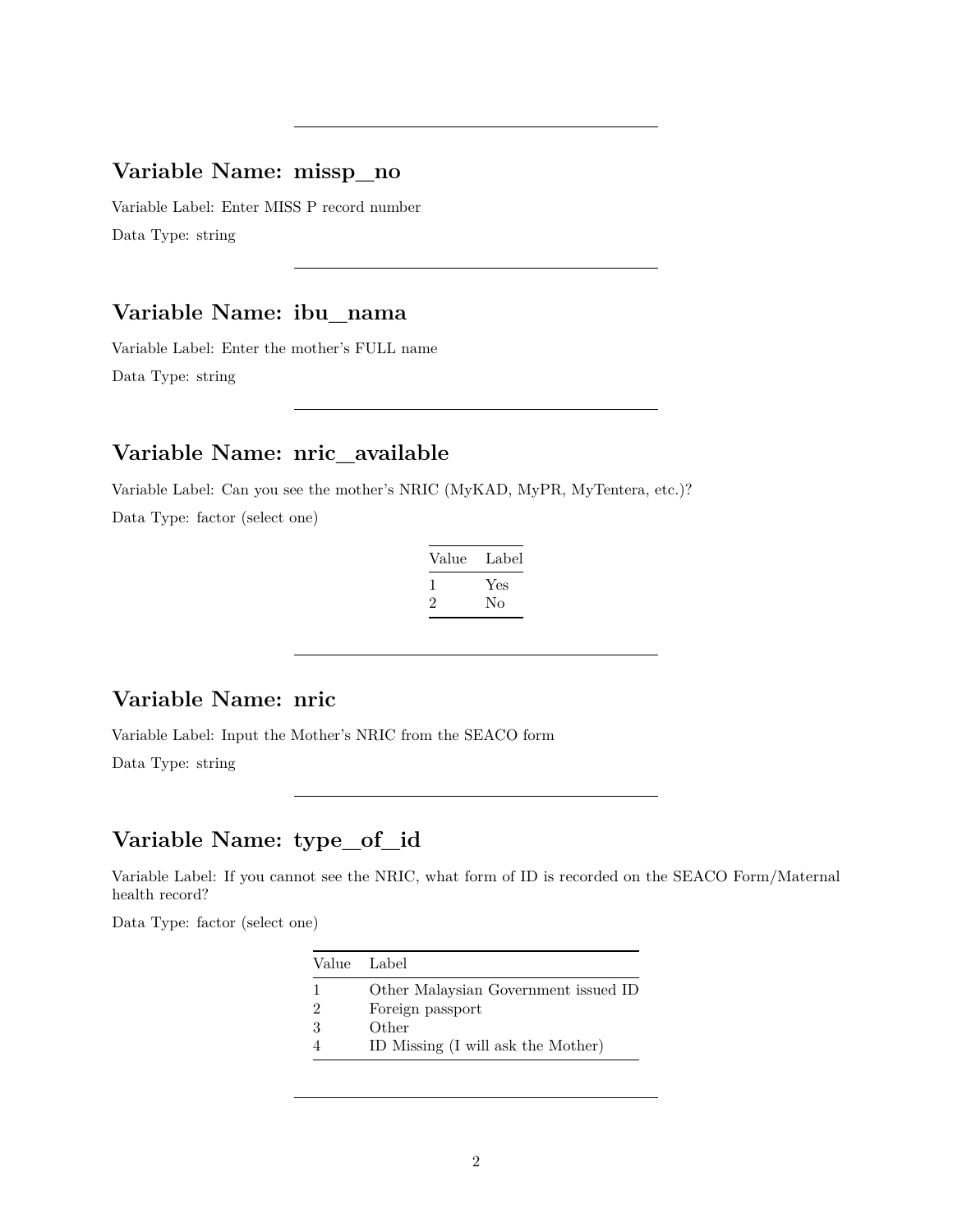# **Variable Name: other\_id**

Variable Label: Enter the ID number they have Data Type: string

## **Variable Name: ibu\_dob**

Variable Label: What is the mother's date of birth Data Type: date

#### **Variable Name: HouseDetails\_present**

Variable Label: Is the SEACO Barcode available? Data Type: factor (select one)

| Value | Label |
|-------|-------|
|       | Yes   |
| ۰,    | Nο    |

## **Variable Name: HouseDetails\_reason**

Variable Label: Why is there no Barcode?

Data Type: factor (select one)

| Value          | Label                                                                            |
|----------------|----------------------------------------------------------------------------------|
|                | The household is not part of SEACO                                               |
| $\overline{2}$ | The Barcode was removed                                                          |
| $\mathcal{S}$  | The Barcode is missing/lost                                                      |
| -4             | The household is part of SEACO, but no Barcode<br>was ever attached to the house |

### **Variable Name: HouseDetails\_ID**

Variable Label: Try to record the barcode with the camera

Data Type: string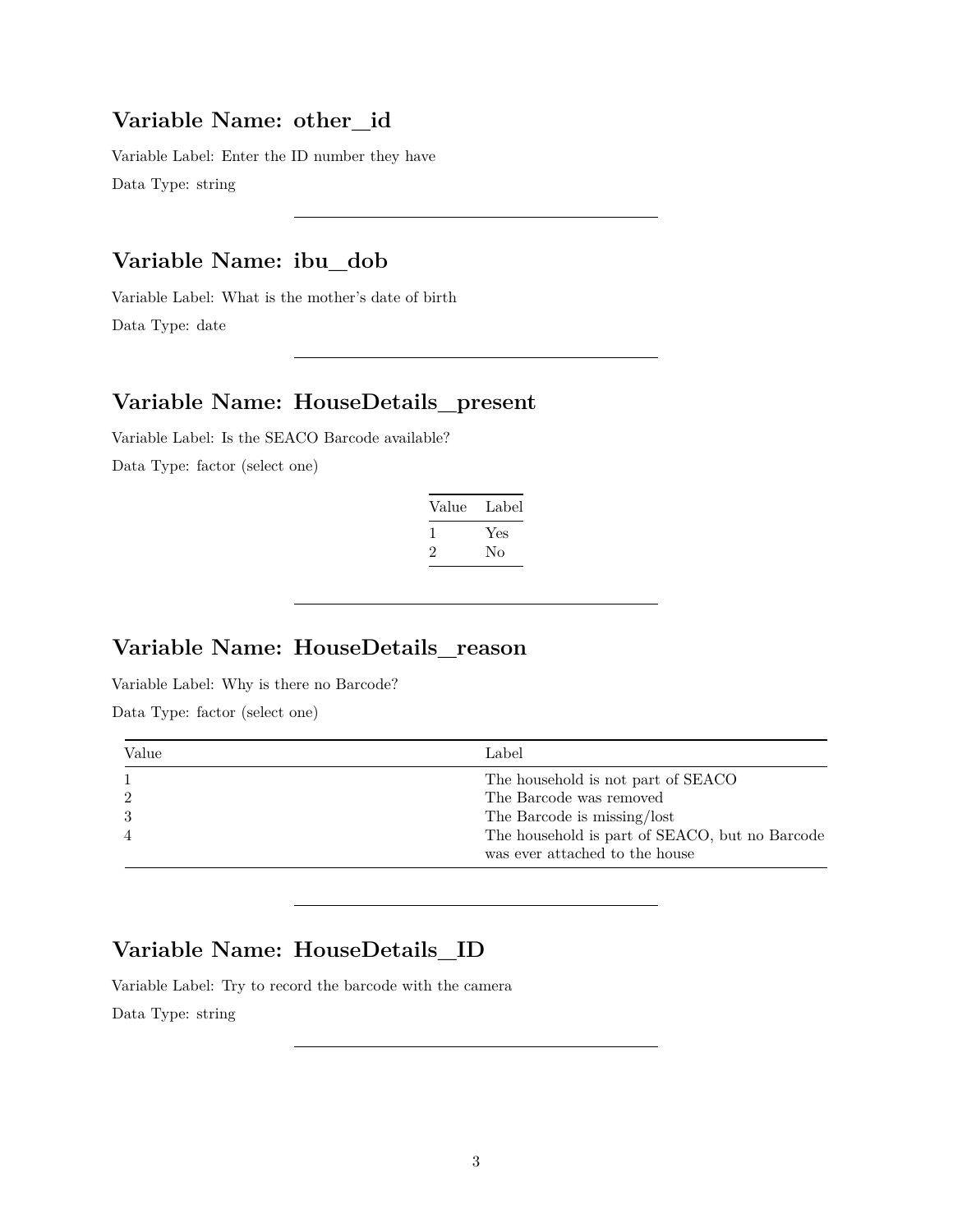#### **Variable Name: HouseDetails\_ID\_manual**

Variable Label: The barcode was not recorded. Enter it. Data Type: string

### **Variable Name: HouseDetails\_Number**

Variable Label: Enter the house number Data Type: string

### **Variable Name: HouseDetails\_Street**

Variable Label: Enter the street name: Data Type: string

## **Variable Name: HouseDetails\_Taman**

Variable Label: Enter the Taman name, if applicable Data Type: string

## **Variable Name: HouseDetails\_Batu**

Variable Label: Enter the milestone if applicable Data Type: string

## **Variable Name: HouseDetails\_Kampung**

Variable Label: Enter the Kampung name if applicable Data Type: string

## **Variable Name: HouseDetails\_SubDistrict**

Variable Label: Select the Mukim Data Type: factor (select one)

| Value Label |       |
|-------------|-------|
|             | Bekok |
| 2           | Chaah |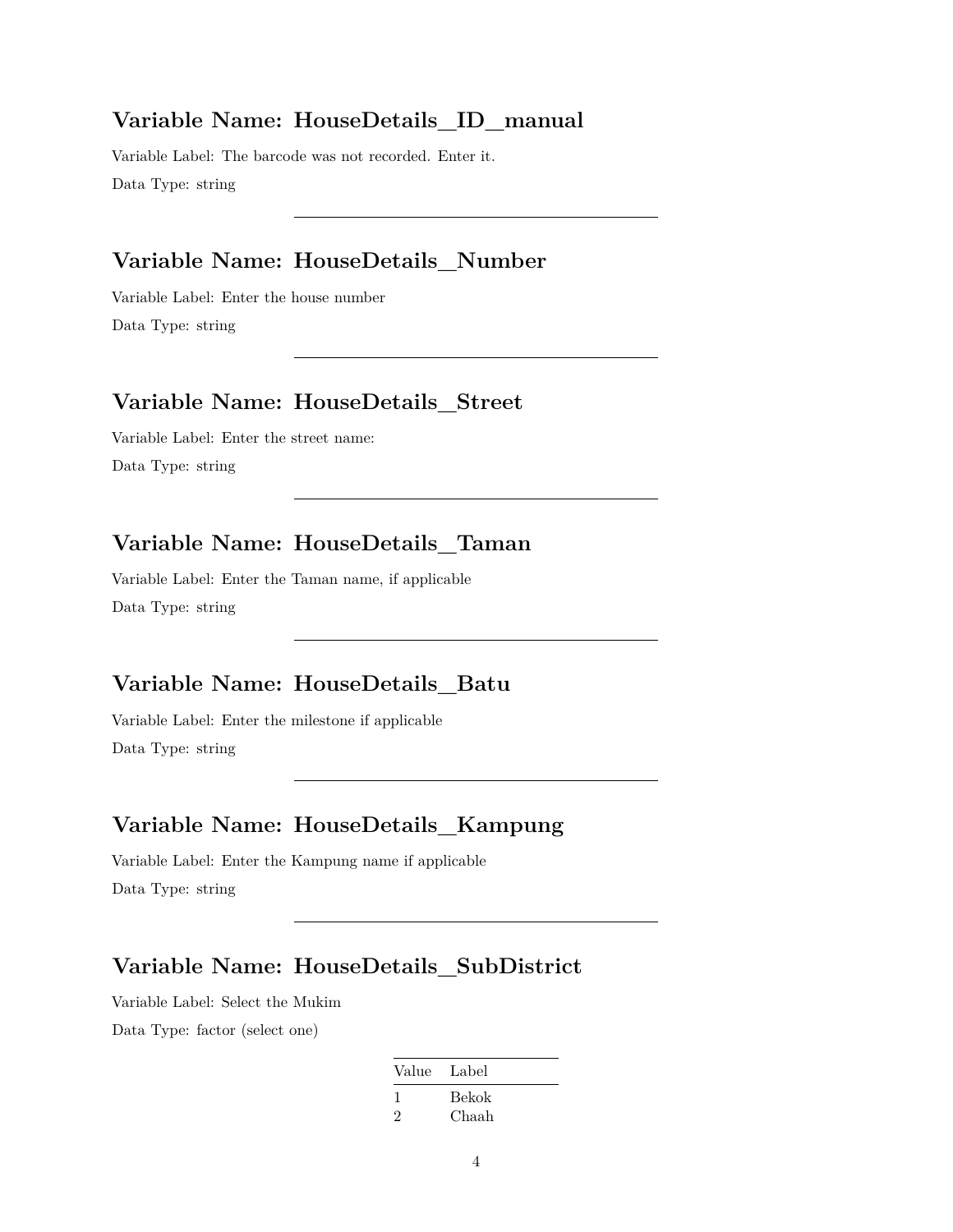| Value Label |                |
|-------------|----------------|
| 3           | Gemereh        |
| 4           | Jabi           |
| 5           | Sungai Segamat |

## **Variable Name: HouseDetails\_Estate**

Variable Label: Estate, FELDA or FELCRA scheme

Data Type: string

# **Variable Name: permission**

Variable Label: Can someone from SEACO visits you in the next few weeks to follow up about you and your baby?

Data Type: factor (select one)

| Value | Label |
|-------|-------|
|       | Yes   |
| '2    | Nο    |

### **Variable Name: screen\_1**

Variable Label: Is the mother the principal carer?

Data Type: factor (select one)

| Value | Label |
|-------|-------|
|       | Yes   |
| '2    | Nο    |

## **Variable Name: screen\_2**

Variable Label: How many weeks after the birth did the mother cease to be the principal carer? Data Type: factor (select one)

| Value Label   |                                         |
|---------------|-----------------------------------------|
| -1            | 1 week or less                          |
| $\mathcal{D}$ | More than 1 week, but less than 1 month |
| -3            | 1 month or more, but less than 2 Months |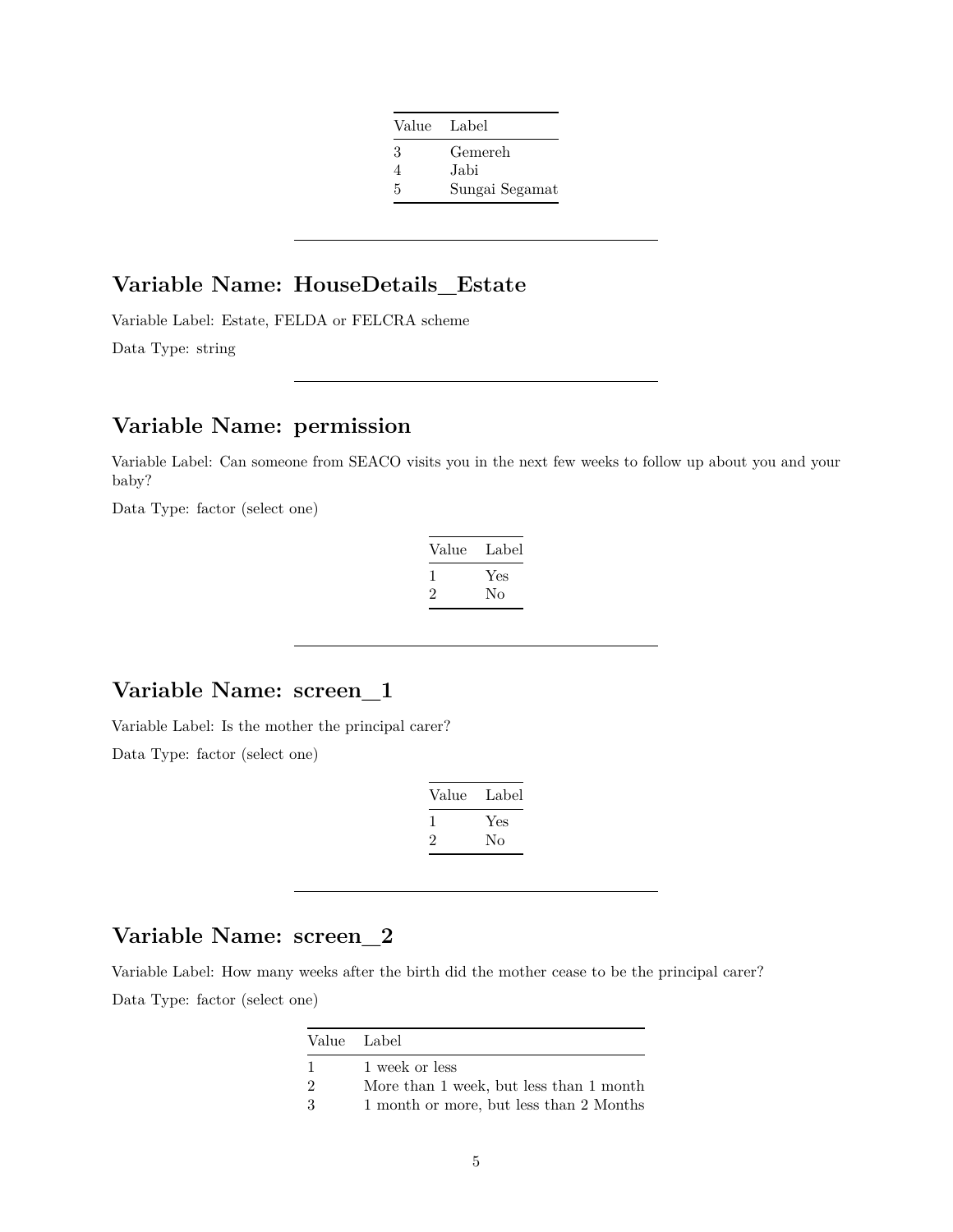Value Label

4 2 Months or more

## **Variable Name: screen\_3**

Variable Label: Who is the principal carer now?

Data Type: factor (select one)

|                             | Value Label                  |
|-----------------------------|------------------------------|
| 1                           | The mother's mother          |
| $\mathcal{D}_{\mathcal{L}}$ | The mother's mother-in-law   |
| 3                           | One of the mother's siblings |
| 4                           | Another blood relation       |
| 5                           | Another person               |

## **Variable Name: screen\_4**

Variable Label: Why is the Mother no longer the principal carer?

Data Type: factor (select one)

|                | Value Label                |
|----------------|----------------------------|
| -8             | Refused to answer          |
| 1              | Had to leave home for work |
| $\mathfrak{D}$ | Could not cope             |
| 3              | Abandoned the baby         |
|                | Other                      |

## **Variable Name: screen\_5**

Variable Label: How many infants were born?

| Value | Label |
|-------|-------|
|       |       |
| 2     | 2     |
| 3     | 3     |
|       |       |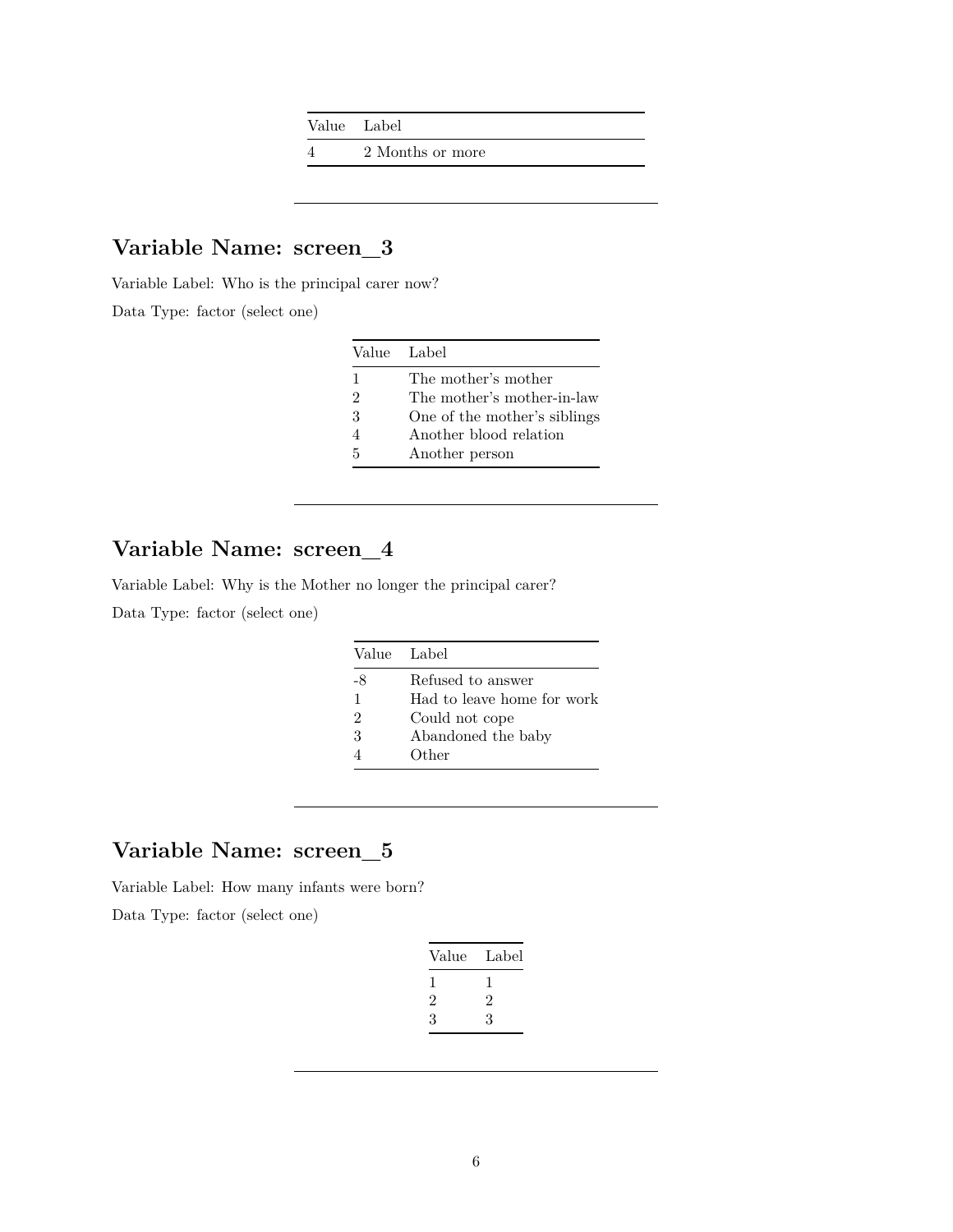Variable Label: What is your Nationality?

Data Type: factor (select one)

| Value          | Label             |
|----------------|-------------------|
| -8             | Refused to answer |
| $\mathbf{1}$   | Malaysian         |
| $\overline{2}$ | Singaporean       |
| 3              | Indonesian        |
| 4              | Indian            |
| 5              | Vietnamese        |
| 6              | Other             |

## **Variable Name: mum\_0b**

Variable Label: What is your ethnicity?

Data Type: factor (select multiple)

| Value          | Label             |
|----------------|-------------------|
| -8             | Refused to answer |
| $\mathbf{1}$   | Malay             |
| $\mathfrak{D}$ | Indian            |
| 3              | Chinese           |
| 4              | Orang Asli        |
| 5              | Other Bumiputera  |
| 6              | Other             |

## **Variable Name: mum\_0c**

Variable Label: What is your religion?

| Value          | Label              |  |
|----------------|--------------------|--|
| -8             | Refused to answer  |  |
| 1              | Islam              |  |
| $\overline{2}$ | <b>Buddhism</b>    |  |
| 3              | Hindu              |  |
| 4              | Sikh               |  |
| 5              | Christian          |  |
| 6              | Taoist             |  |
| 7              | Animist            |  |
| 8              | Athiest / Agnostic |  |
| 9              | Other              |  |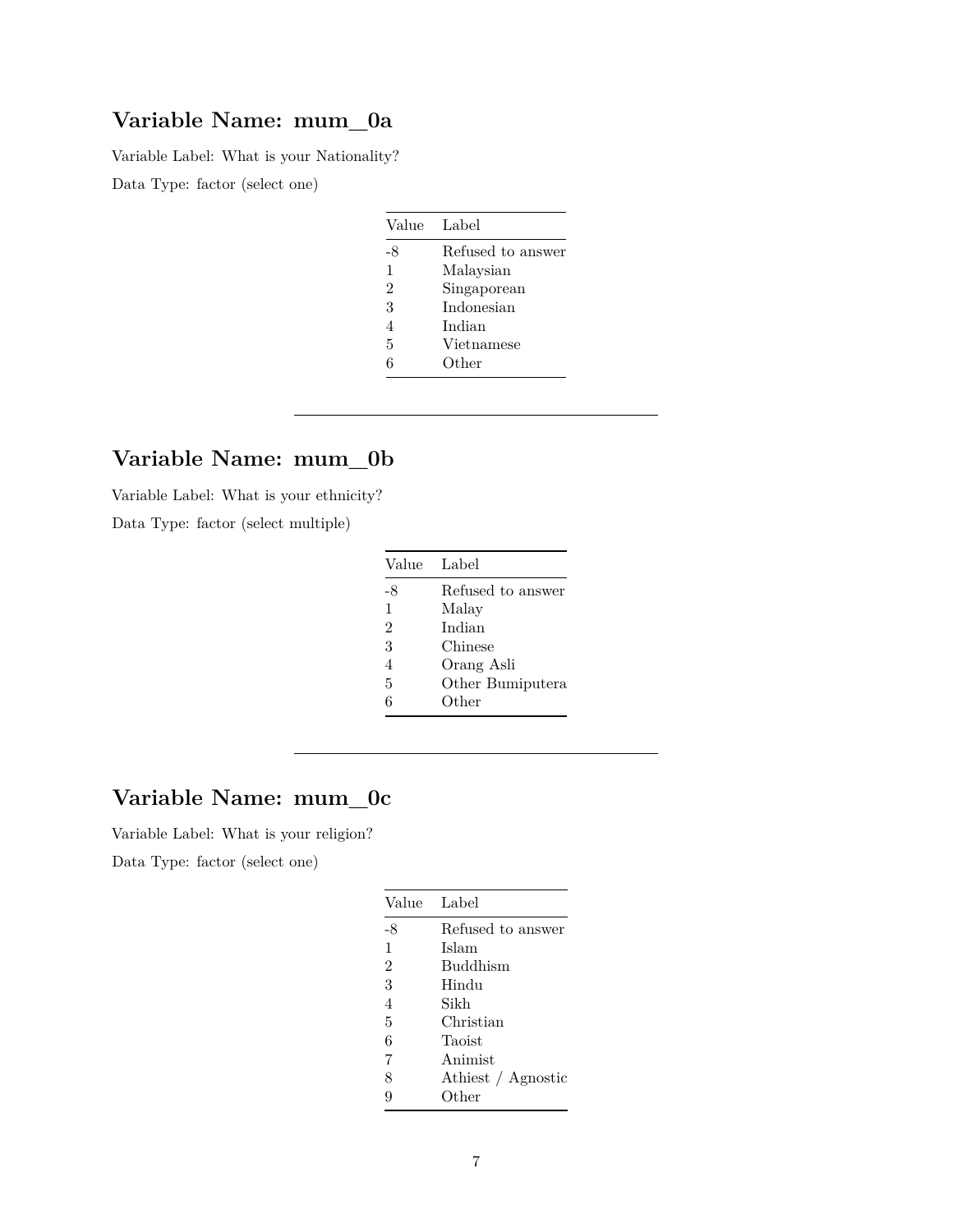Variable Label: What is the highest level of schooling you have achieved? Data Type: factor (select one)

| Value          | Label                                        |
|----------------|----------------------------------------------|
| -8             | Refused to answer                            |
|                | Never attended school                        |
| 2              | Attended but did not complete primary school |
| 3              | Completed primary school                     |
| $\overline{4}$ | Started high school                          |
| 5              | Finished form 3                              |
| 6              | Finished form 5                              |
|                | Finished form 6                              |
| 8              | Started college (Diploma)                    |
| 9              | Finished college (Diploma)                   |
| 10             | Started university (Degree))                 |
| 11             | Finished university (Degree))                |

## **Variable Name: mum\_1a**

Variable Label: At the time of the birth, what was your marital status? Data Type: factor (select one)

| Value Label    |                                         |
|----------------|-----------------------------------------|
| -8             | Refused to answer                       |
| 1              | Single                                  |
| $\mathfrak{D}$ | Married                                 |
| 3              | Separated / Living Apart (Not Divorced) |
|                | Divorced                                |
| 5              | Widow / Widower                         |

### **Variable Name: mum\_1aa**

Variable Label: How long have you been married? Data Type: numeric

# **Variable Name: mum\_1ab**

Variable Label: What is your husband's FULL name?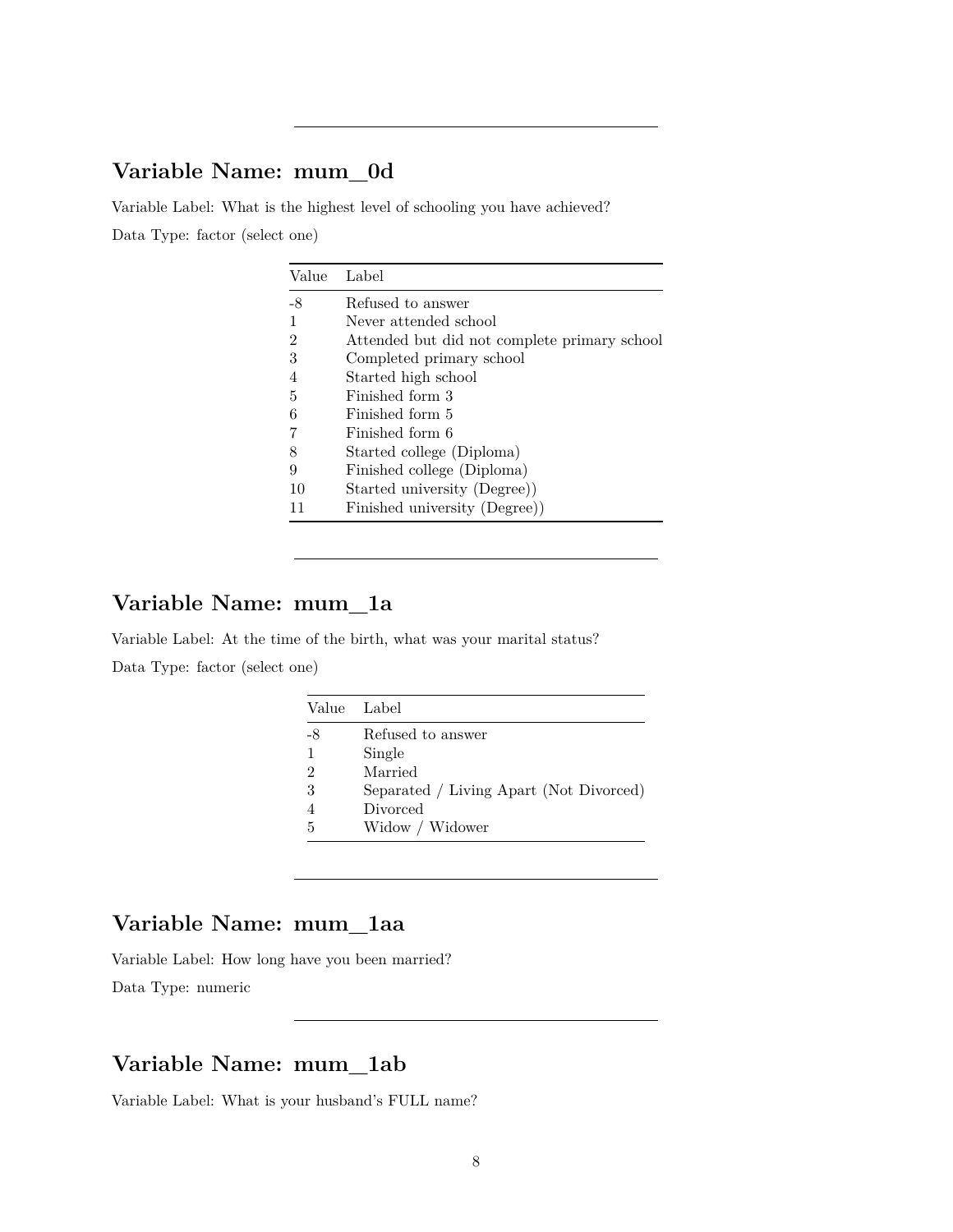Data Type: string

### **Variable Name: mum\_1b**

Variable Label: Are you in a polygomous marriage? Data Type: factor (select one)

| Value Label |                   |
|-------------|-------------------|
| -8          | Refused to answer |
|             | Yes               |
| 9           | Nο                |

## **Variable Name: mum\_1c**

Variable Label: Which wife are you?

Data Type: factor (select one)

| Value Label  |                   |
|--------------|-------------------|
| -8           | Refused to answer |
| $\mathbf{1}$ | First             |
| 2            | Second            |
| 3            | Third             |
|              | Fourth            |

## **Variable Name: mum\_1d**

Variable Label: How many times have you been pregnant before?

Data Type: integer

### **Variable Name: mum\_1e**

Variable Label: How many live births have had before? Data Type: integer

## **Variable Name: mum\_1f**

Variable Label: How many living children do you have excluding the recent birth? Data Type: integer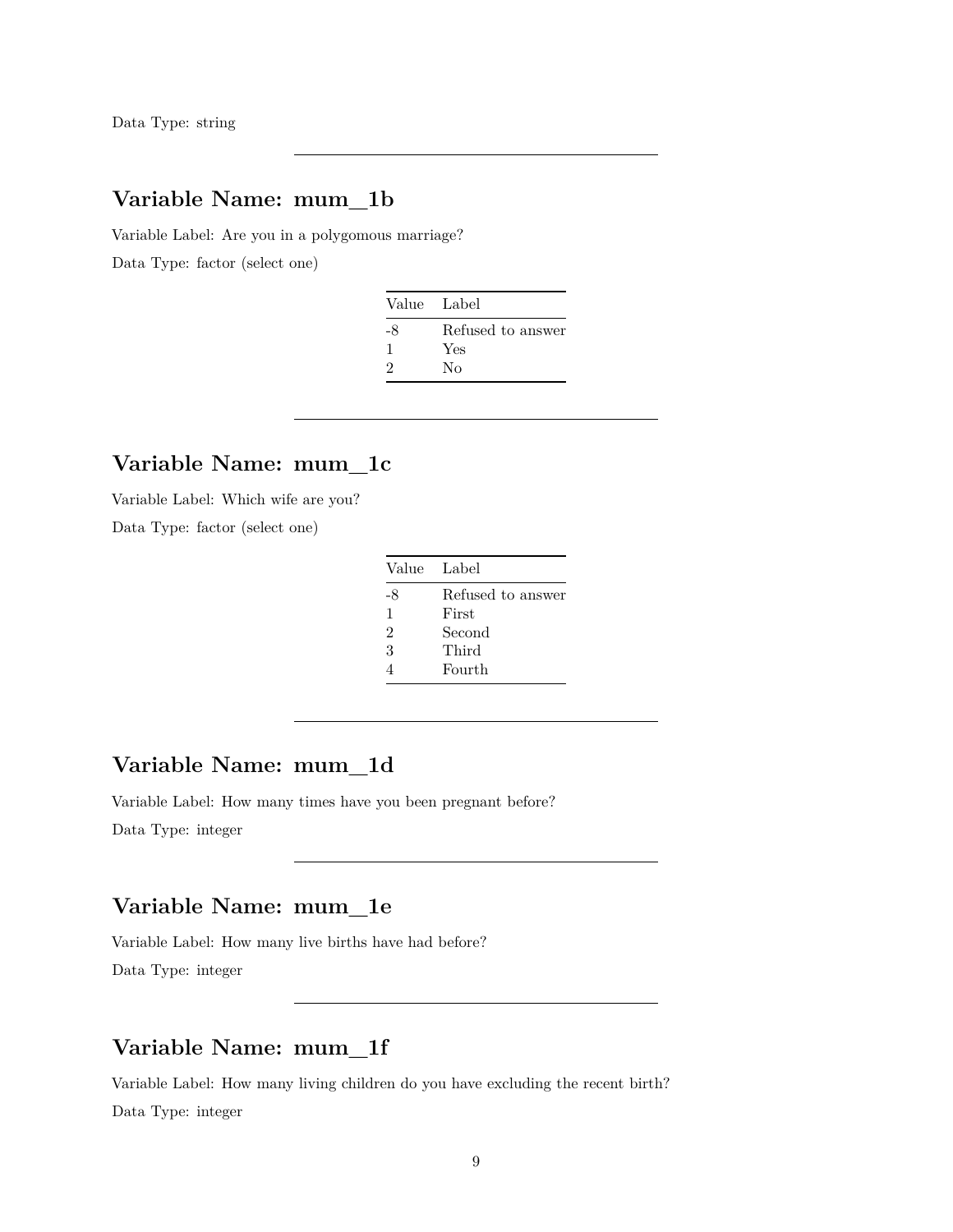Variable Label: Which of the following conditions did you have prior to this recent pregnancy? Data Type: factor (select one)

|    | Value Label                          |
|----|--------------------------------------|
| -8 | Refused to answer                    |
|    | NO COMPLICATIONS                     |
|    | Diabetes (not GDM)                   |
| 2  | Hypertension (not pregnancy related) |
| 3  | A Heart Condition                    |
|    | Thalassaemia                         |
| 5  | Anaemia                              |
|    | Asthma                               |
|    | ТR                                   |

## **Variable Name: mum\_1h**

Variable Label: Which of the following conditions did you develop during this recent pregnancy? Data Type: factor (select one)

|         | Value Label                               |
|---------|-------------------------------------------|
| -8<br>∩ | Refused to answer<br>NO HEALTH CONDITIONS |
| 1       | <b>Gestational Diabetes</b>               |
| 2       | Hypertension (Pregnancy related)          |

### **Variable Name: mum\_1i**

Variable Label: Did you take regular medication during this recent pregnancy (including vitamins or herbal medicines)?

| Refused to answer<br>-8<br>Yes<br>2<br>Nο |  |
|-------------------------------------------|--|
|                                           |  |
|                                           |  |
|                                           |  |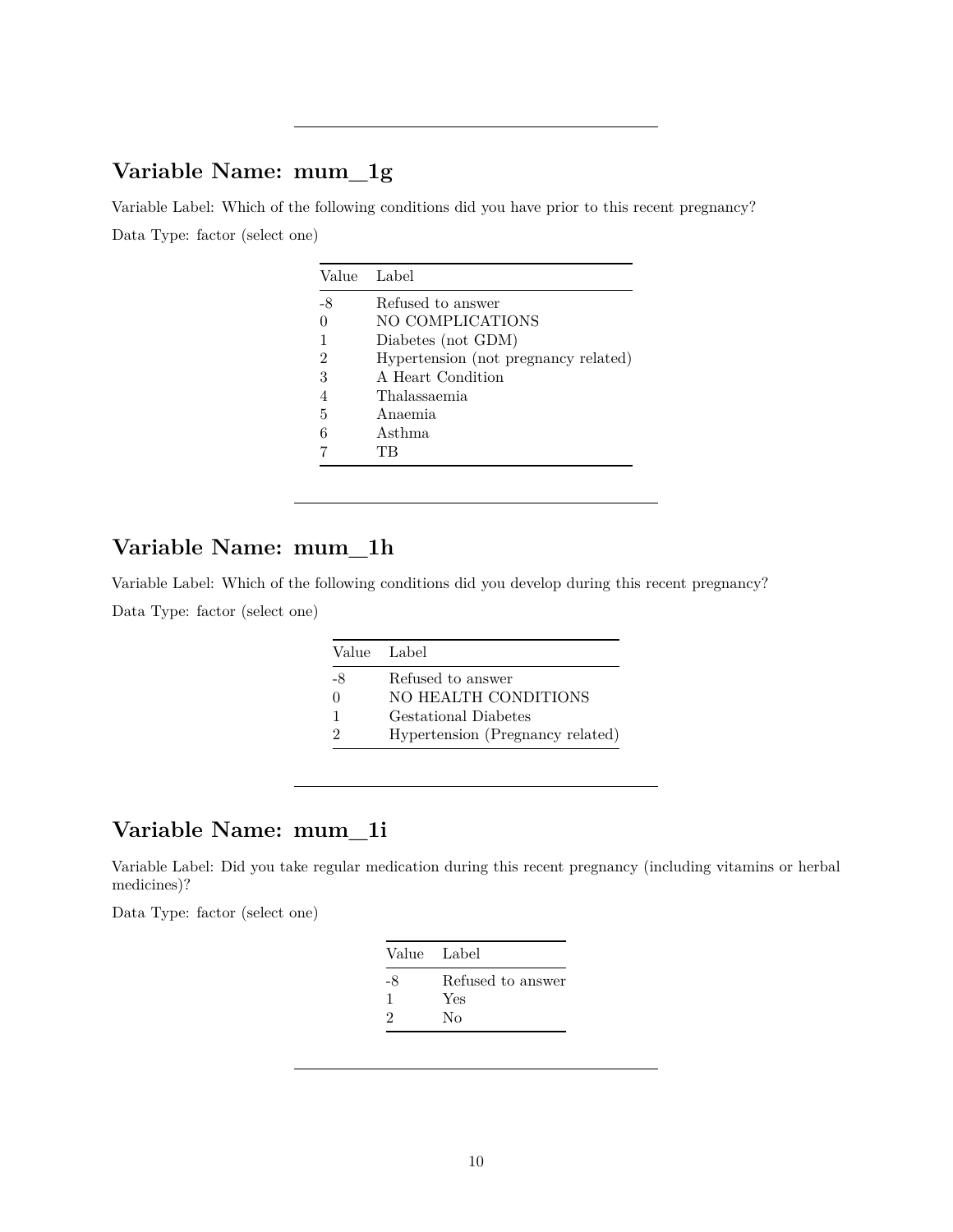Variable Label: What type of regular medication did you take during this recent pregnancy? Data Type: factor (select one)

|    | Value Label                                        |
|----|----------------------------------------------------|
| -8 | Refused to answer                                  |
|    | Medication for diabetes prescribed by a doctor     |
|    | Medication for hypertension prescribed by a doctor |
|    | Iron supplement tablets                            |
|    | Vitamin supplement tablets                         |

## **Variable Name: mum\_1k**

Variable Label: Did you ever smoke during your most recent pregnancy? Data Type: factor (select one)

| Value   | Label |
|---------|-------|
| -1      | Yes   |
| $\cdot$ | No    |

# **Variable Name: mum\_1m**

Variable Label: Did anyone living in the house smoke around you during your most recent pregnancy? Data Type: factor (select one)

| Value     | Label |
|-----------|-------|
|           | Yes   |
| $\dot{z}$ | Nο    |

## **Variable Name: mum\_1n**

Variable Label: Does anyone currently living in the house smoke?

| Value | Label |
|-------|-------|
|       | Yes   |
| ۰,    | Nο    |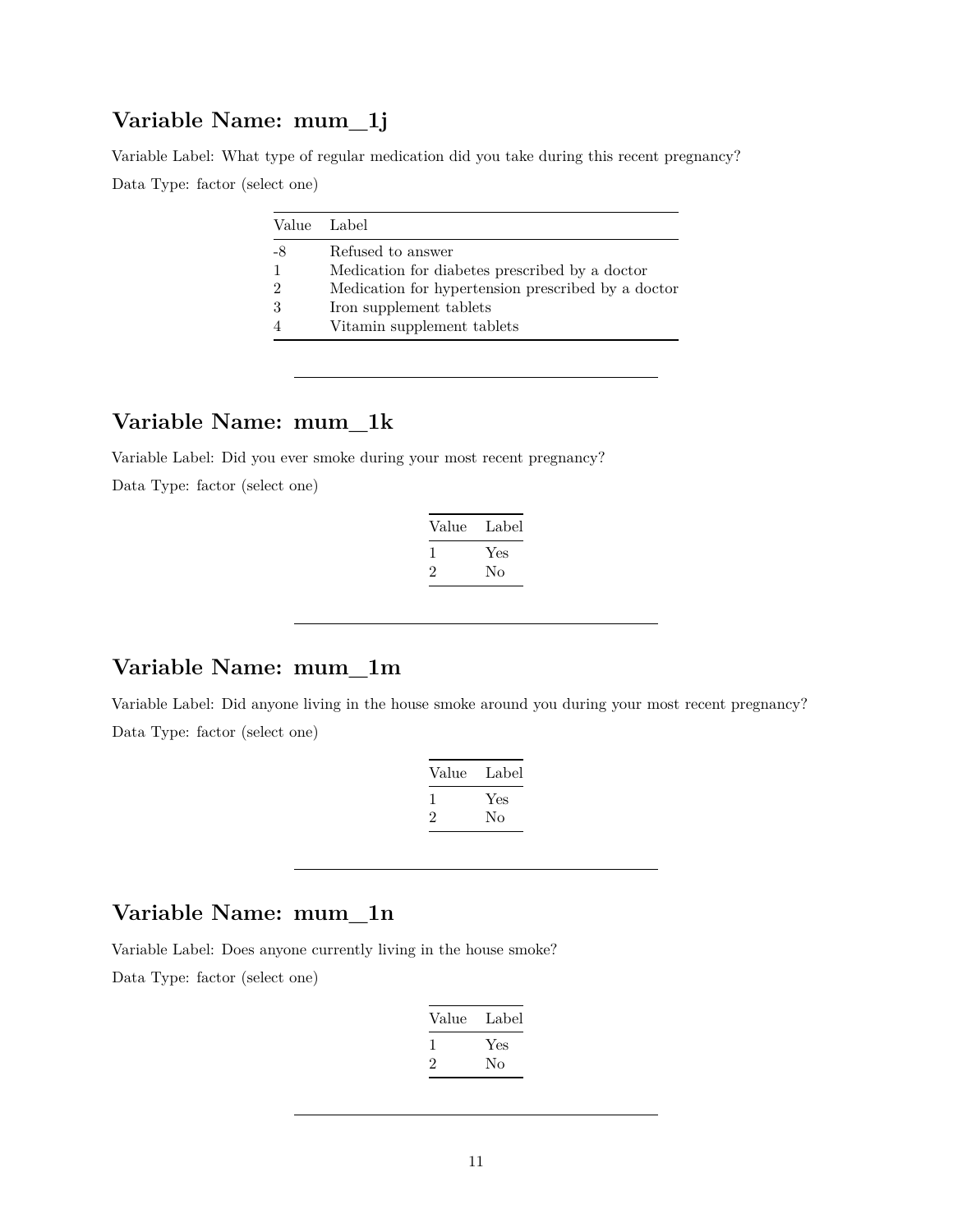Variable Label: Since the birth, what support have you had?

Data Type: factor (select one)

| Value Label |                                                               |
|-------------|---------------------------------------------------------------|
| -8          | Refused to answer                                             |
|             | No support, sole carer                                        |
| 9           | Someone to help with baby-care, if I were sick                |
|             | Someone to take me or the baby a clinic or hospital if needed |
|             | Someone to talk to about any problems                         |
|             | Financial support                                             |

### **Variable Name: mum\_2**

Variable Label: Who is your primary support?

Data Type: factor (select one)

| Value          | Label             |
|----------------|-------------------|
| -8             | Refused to answer |
| 1              | Husband           |
| $\overline{2}$ | Mother            |
| 3              | Father            |
| $\overline{4}$ | Mother-in-law     |
| 5              | Extended family   |
| 6              | Friend            |
| 7              | Paid help         |
| Ω              | None of the above |

## **Variable Name: mum\_3**

Variable Label: Did you ever breastfeed you baby/babies?

Data Type: factor (select one)

| Value Label   |                   |
|---------------|-------------------|
| -8            | Refused to answer |
| ı             | Yes               |
| $\mathcal{D}$ | Nο                |

### **Variable Name: mum\_4**

Variable Label: Why didn't you breastfeed?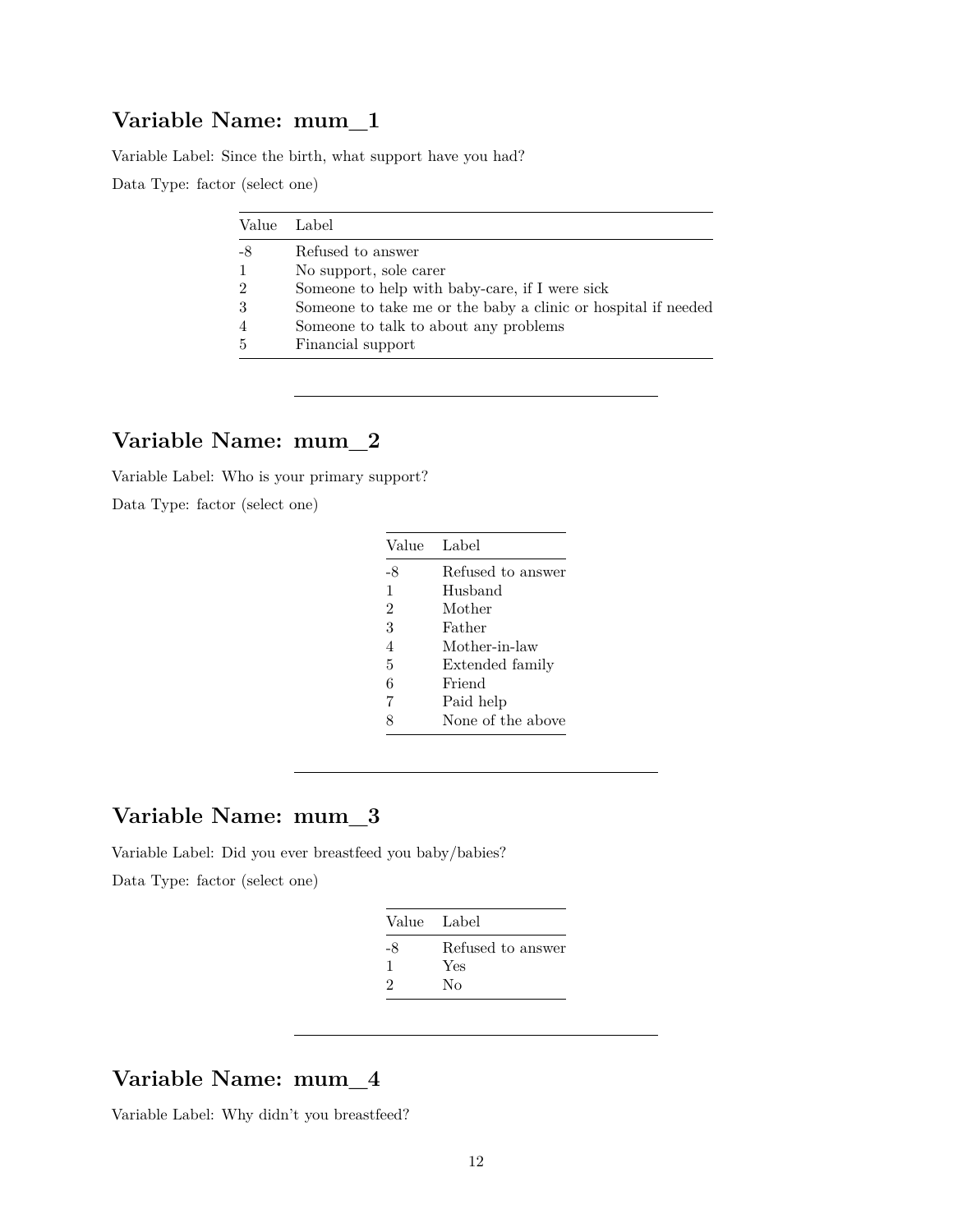Data Type: factor (select one)

|              | Value Label                    |
|--------------|--------------------------------|
| -8           | Refused to answer              |
| $\mathbf{1}$ | Did not want to                |
| 2            | Wanted to, but was not able to |
| २            | Was not allowed to             |

## **Variable Name: mum\_5**

Variable Label: Are you still breastfeeding?

Data Type: factor (select one)

| Value Label   |                   |
|---------------|-------------------|
| -8            | Refused to answer |
|               | Yes               |
| $\mathcal{D}$ | No                |

## **Variable Name: mum\_6**

Variable Label: Why did you stop?

Data Type: factor (select one)

| Value          | Label                                                    |
|----------------|----------------------------------------------------------|
| -8             | Refused to answer                                        |
| $\mathbf{1}$   | Difficult for the baby                                   |
| $\overline{2}$ | Difficult for me (e.g., sore, cracked, bleeding nipples) |
| 3              | Insufficient milk (the baby was always hungry)           |
| $\overline{4}$ | Insufficient weight gain                                 |
| 5              | Baby unwell                                              |
| 6              | I was unwell                                             |
|                | Other responsibilities (e.g., work)                      |
| 8              | Felt it was the right time                               |

## **Variable Name: mum\_6a**

Variable Label: How old was your baby when you stopped breastfeeding

Data Type: integer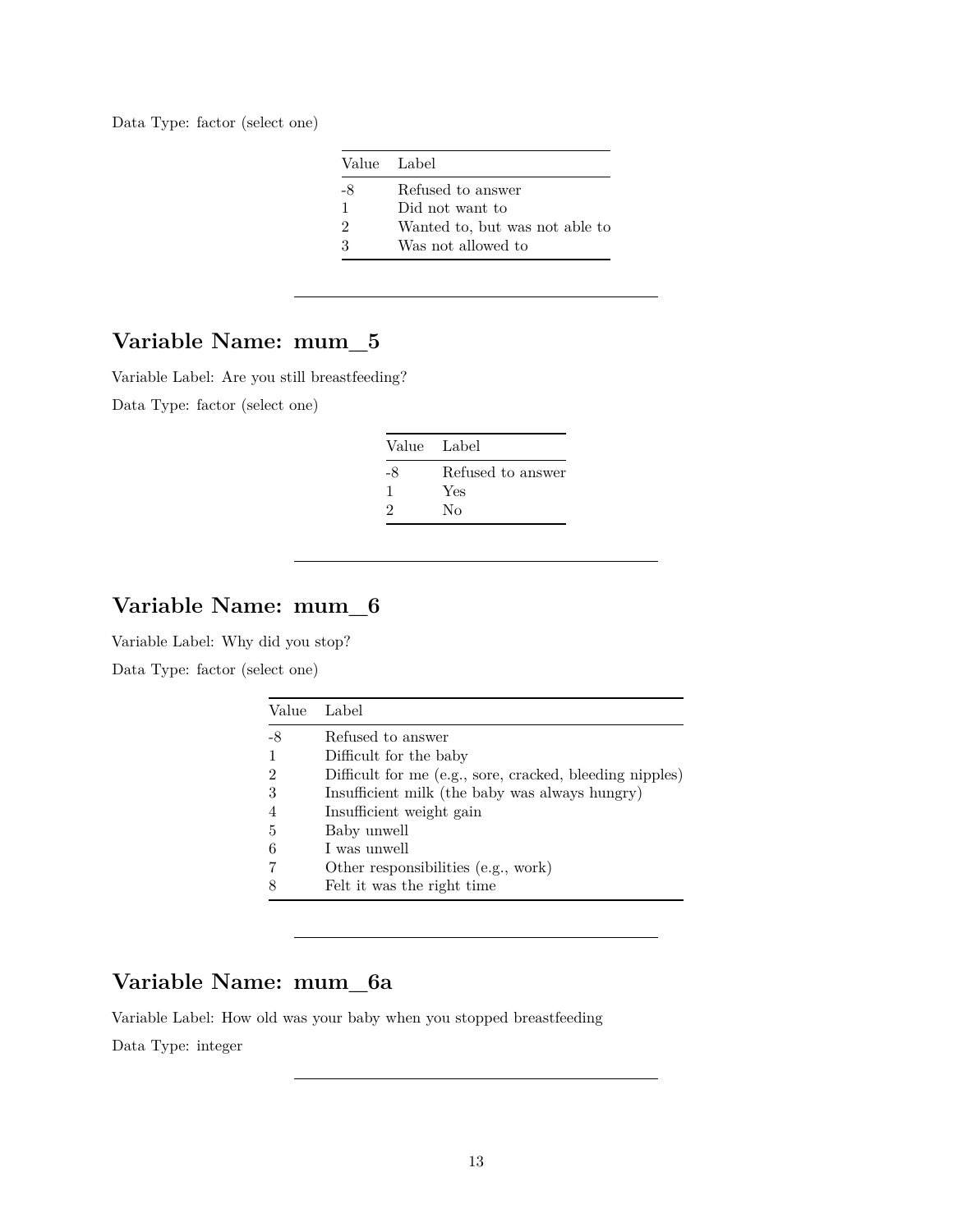Variable Label: Are you exclusively breastfeeding?

Data Type: factor (select one)

| Value Label |                   |
|-------------|-------------------|
| -8          | Refused to answer |
| ı           | Yes               |
| 2           | No                |

## **Variable Name: mum\_8**

Variable Label: For how many weeks did you exclusively breastfeed?

Data Type: numeric

## **Variable Name: mum\_9**

Variable Label: Why did you stop exclusive breastfeeding?

Data Type: factor (select one)

| Value | Label                                                    |
|-------|----------------------------------------------------------|
| $-8$  | Refused to answer                                        |
|       | Difficult for the baby                                   |
| 2     | Difficult for me (e.g., sore, cracked, bleeding nipples) |
| 3     | Insufficient milk (the baby was always hungry)           |
|       | Insufficient weight gain                                 |
| 5     | Baby unwell                                              |
| 6     | I was unwell                                             |
|       | Other responsibilities (e.g., work)                      |
| 8     | Felt it was the right time                               |
|       | Bottle feeding allowed others to care for my baby        |

## **Variable Name: mum\_10**

Variable Label: Are you currently using birth control?

| Value Label |                   |
|-------------|-------------------|
| -8          | Refused to answer |
|             | Yes               |
| $\Omega$    | Nο                |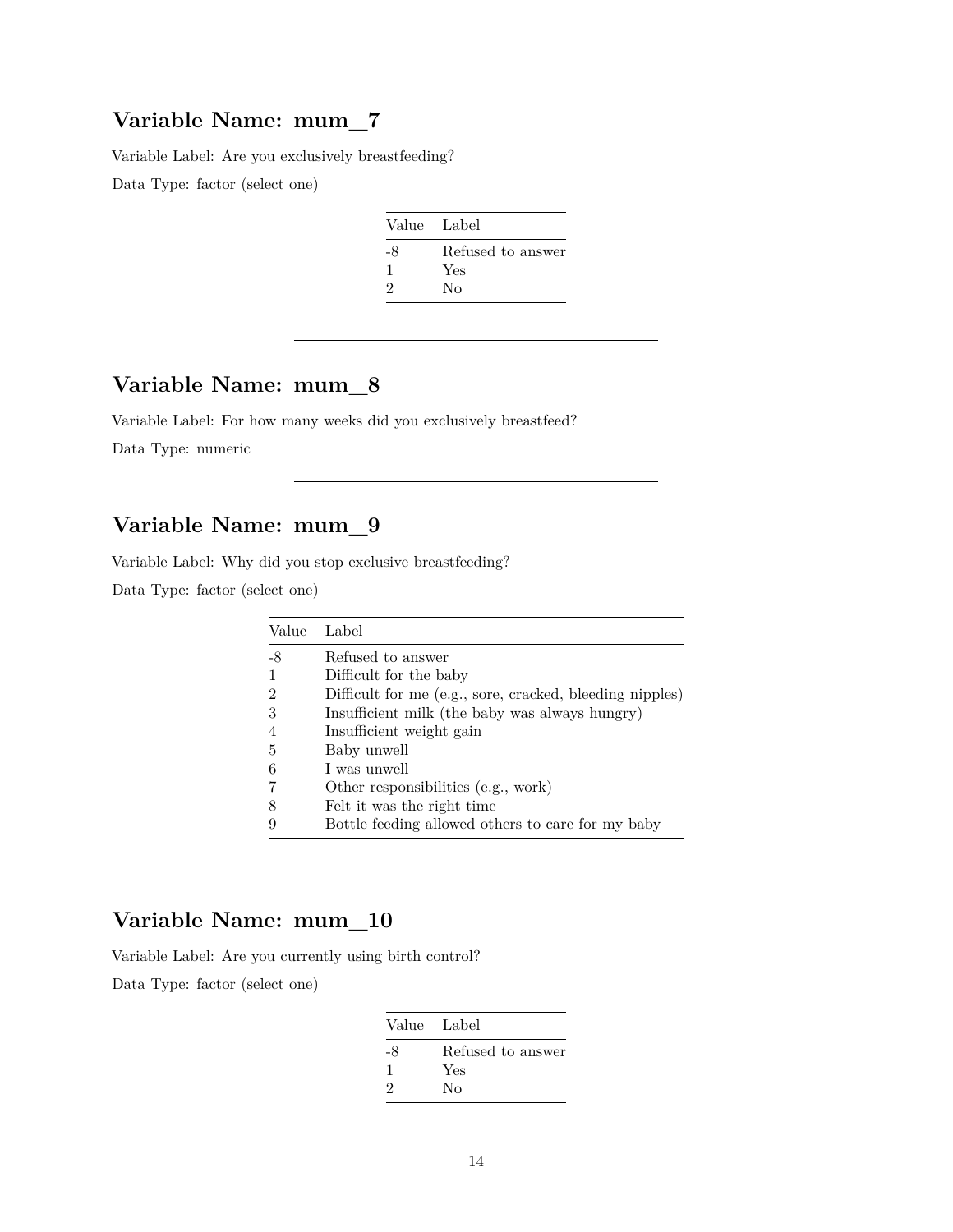Variable Label: What type of birth control are you using?

Data Type: factor (select one)

| Value | Label                                          |
|-------|------------------------------------------------|
| -8    | Refused to answer                              |
|       | Female sterilisation                           |
| 2     | Male sterilisation                             |
| 3     | Oral contraceptive pill                        |
|       | Oral emergency contraceptive pill              |
| 5     | Sub dermal implant                             |
|       | Condoms                                        |
|       | ШD                                             |
|       | Natural (e.g., abstinence, withdrawal, rhythm) |

# **Variable Name: mum\_12**

Variable Label: Do you have ready access to birth control?

Data Type: factor (select one)

| Value Label |                   |
|-------------|-------------------|
| -8          | Refused to answer |
|             | Yes               |
| 2           | Nο                |

## **Variable Name: mum\_13a**

Variable Label: Was this a planned pregnancy?

|    | Value Label                   |
|----|-------------------------------|
| -8 | Refused to answer             |
| 1  | Yes                           |
| 2  | Mostly, yes                   |
| 3  | Neither planned nor unplanned |
|    | Mostly, no                    |
| 5  | Nο                            |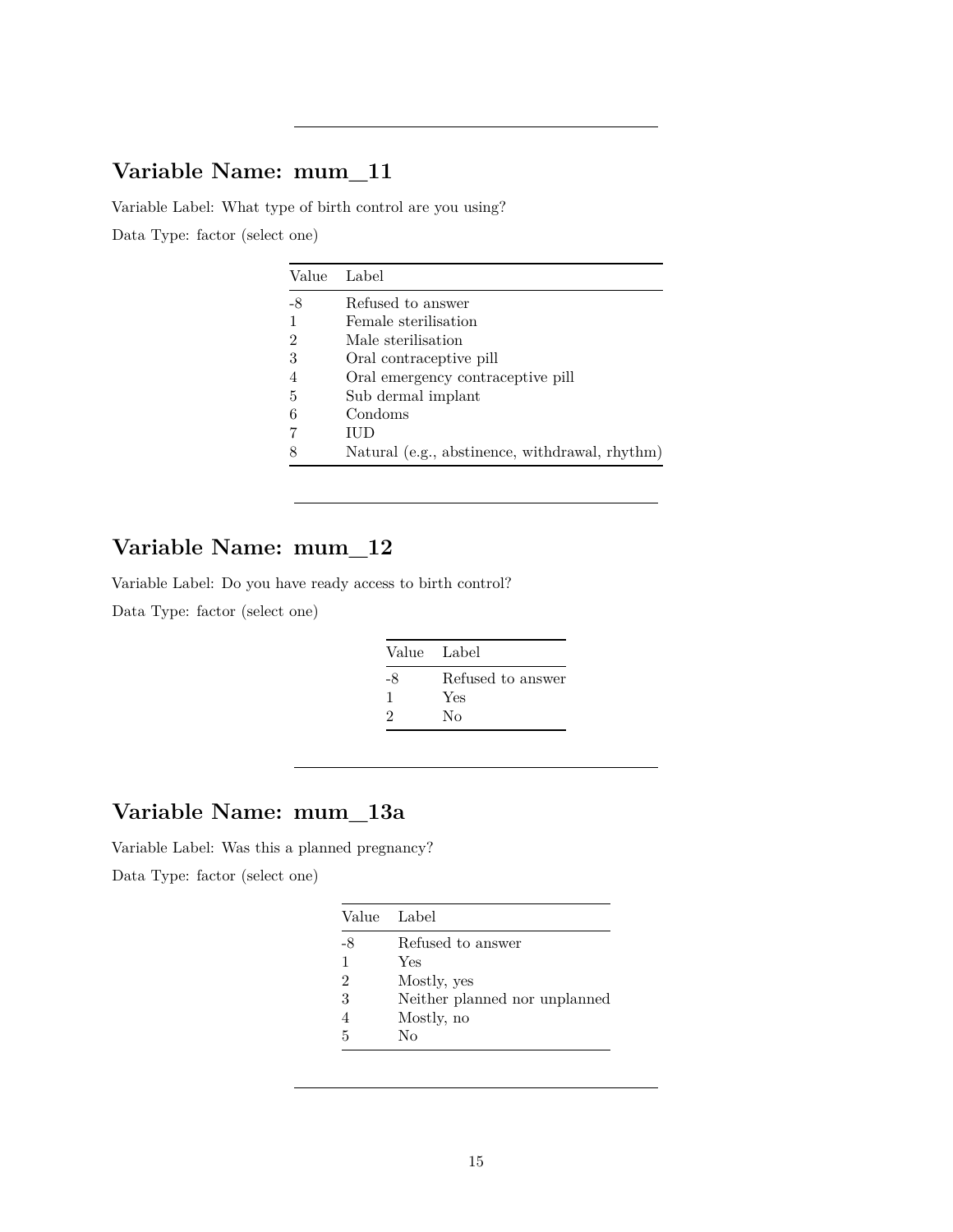Variable Label: Do you hope to have another baby in the future?

Data Type: factor (select one)

| Value Label |                   |
|-------------|-------------------|
| -8          | Refused to answer |
| J.          | Yes               |
| 9           | Nο                |

## **Variable Name: mum\_14**

Variable Label: How long would you like to wait before you have another baby? Data Type: factor (select one)

| Value Label    |                     |
|----------------|---------------------|
| -8             | Refused to answer   |
| $\mathbf{1}$   | less than 12 months |
| $\mathfrak{D}$ | 12-18 Months        |
| 3              | 18-24 Months        |
| 4              | 24-36 Months        |
| 5              | 3-5 Years           |
| 6              | More than 5 Years   |

## **Variable Name: whoqol\_1**

Variable Label: How would you rate your quality of life?

Data Type: factor (select one)

| Value Label           |
|-----------------------|
| Refused to answer     |
| Very poor             |
| Poor                  |
| Neither poor nor good |
| Good                  |
| Very Good             |
|                       |

## **Variable Name: whoqol\_2**

Variable Label: How satisfied are you with your health?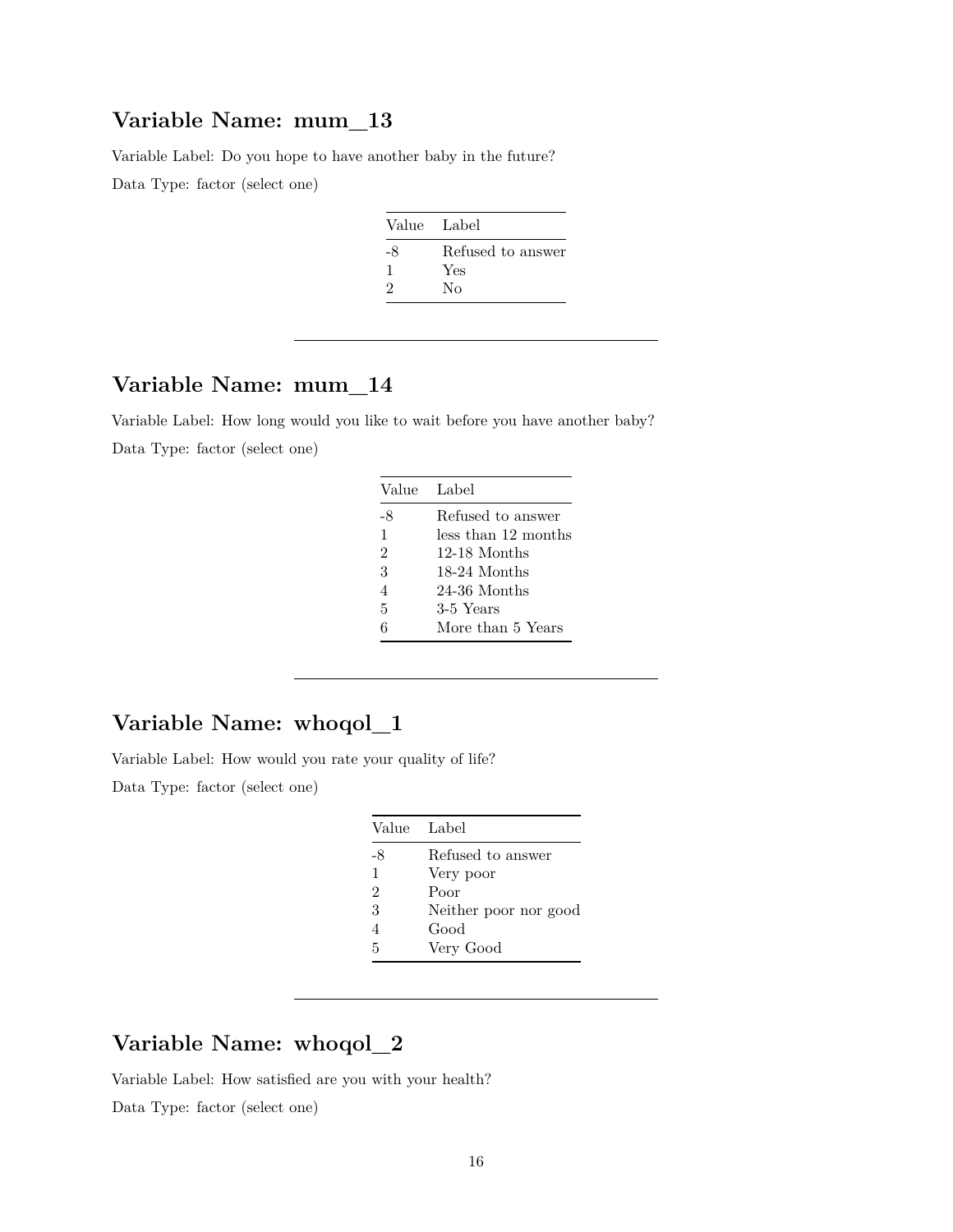|              | Value Label                        |
|--------------|------------------------------------|
| -8           | Refused to answer                  |
| $\mathbf{1}$ | Very dissatisfied                  |
| 2            | Dissatisfied                       |
| 3            | Neither satisfied nor dissatisfied |
|              | Satisfied                          |
| 5            | Very satisfied                     |

Variable Label: To what extent do you feel that physical pain prevents you from doing what you need to do? Data Type: factor (select one)

| Value Label    |                   |
|----------------|-------------------|
| -8             | Refused to answer |
| $\mathbf{1}$   | An extreme amount |
| $\mathfrak{D}$ | Very much         |
| 3              | A moderate amount |
| 4              | A little          |
| 5              | Not at all        |

# **Variable Name: whoqol\_4**

Variable Label: How much do you need any medical treatment to function in your daily life? Data Type: factor (select one)

| Value Label    |                   |
|----------------|-------------------|
| -8             | Refused to answer |
| 1              | An extreme amount |
| $\overline{2}$ | Very much         |
| 3              | A moderate amount |
| 4              | A little          |
| 5              | Not at all        |

## **Variable Name: whoqol\_5**

Variable Label: How much do you enjoy life?

Data Type: factor (select one)

Value Label

-8 Refused to answer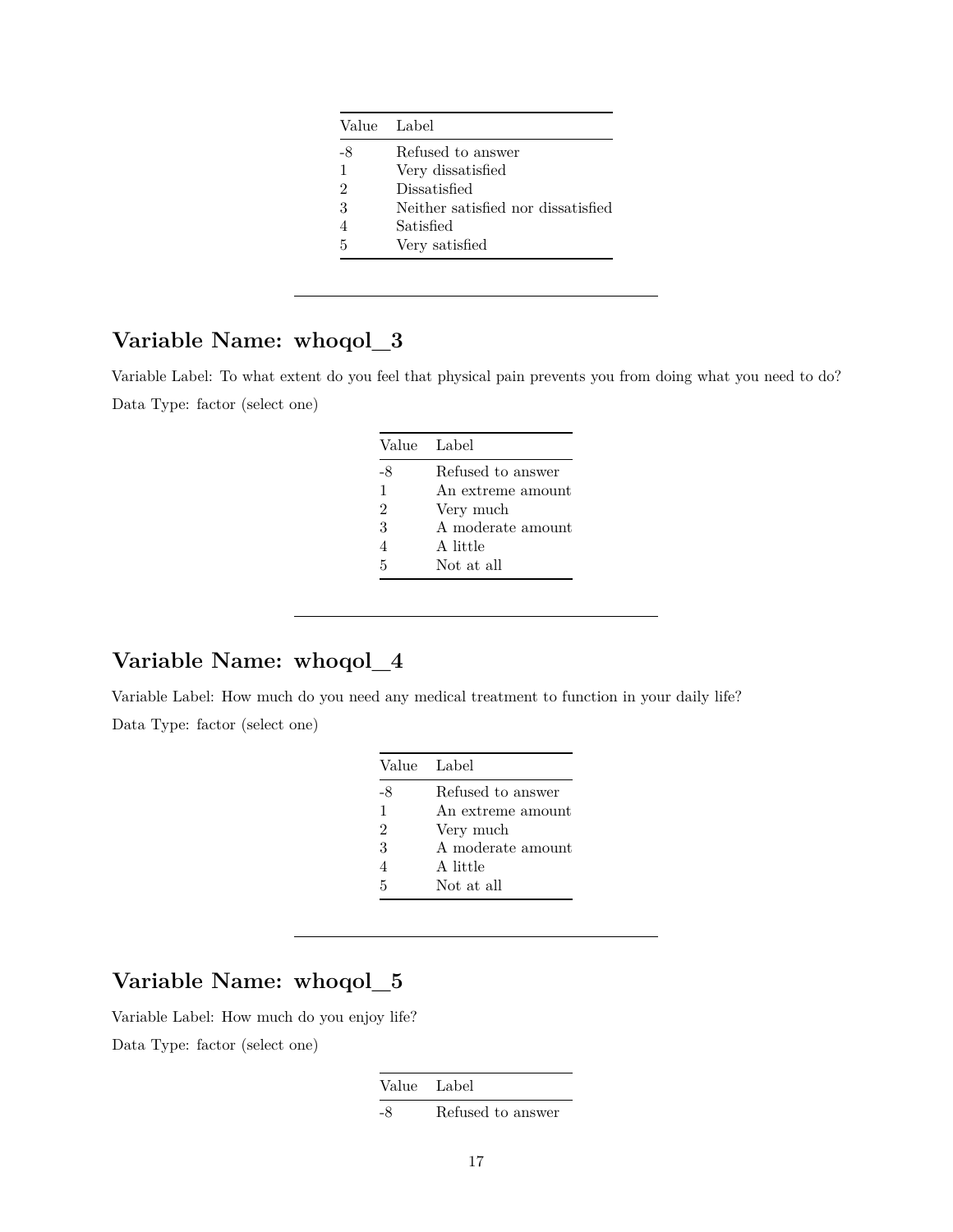| Value Label |                   |
|-------------|-------------------|
| 1           | An extreme amount |
| 2           | Very much         |
| 3           | A moderate amount |
|             | A little          |
| 5           | Not at all        |

Variable Label: To what extent do you feel your life to be meaningful?

Data Type: factor (select one)

| Value Label    |                   |
|----------------|-------------------|
| -8             | Refused to answer |
| 1              | An extreme amount |
| $\overline{2}$ | Very much         |
| 3              | A moderate amount |
| $\overline{4}$ | A little          |
| 5              | Not at all        |

## **Variable Name: whoqol\_7**

Variable Label: How well are you able to concentrate?

Data Type: factor (select one)

# **Variable Name: whoqol\_8**

Variable Label: How safe do you feel in your daily life?

| Value Label |                   |
|-------------|-------------------|
| -8          | Refused to answer |
| -1          | An extreme amount |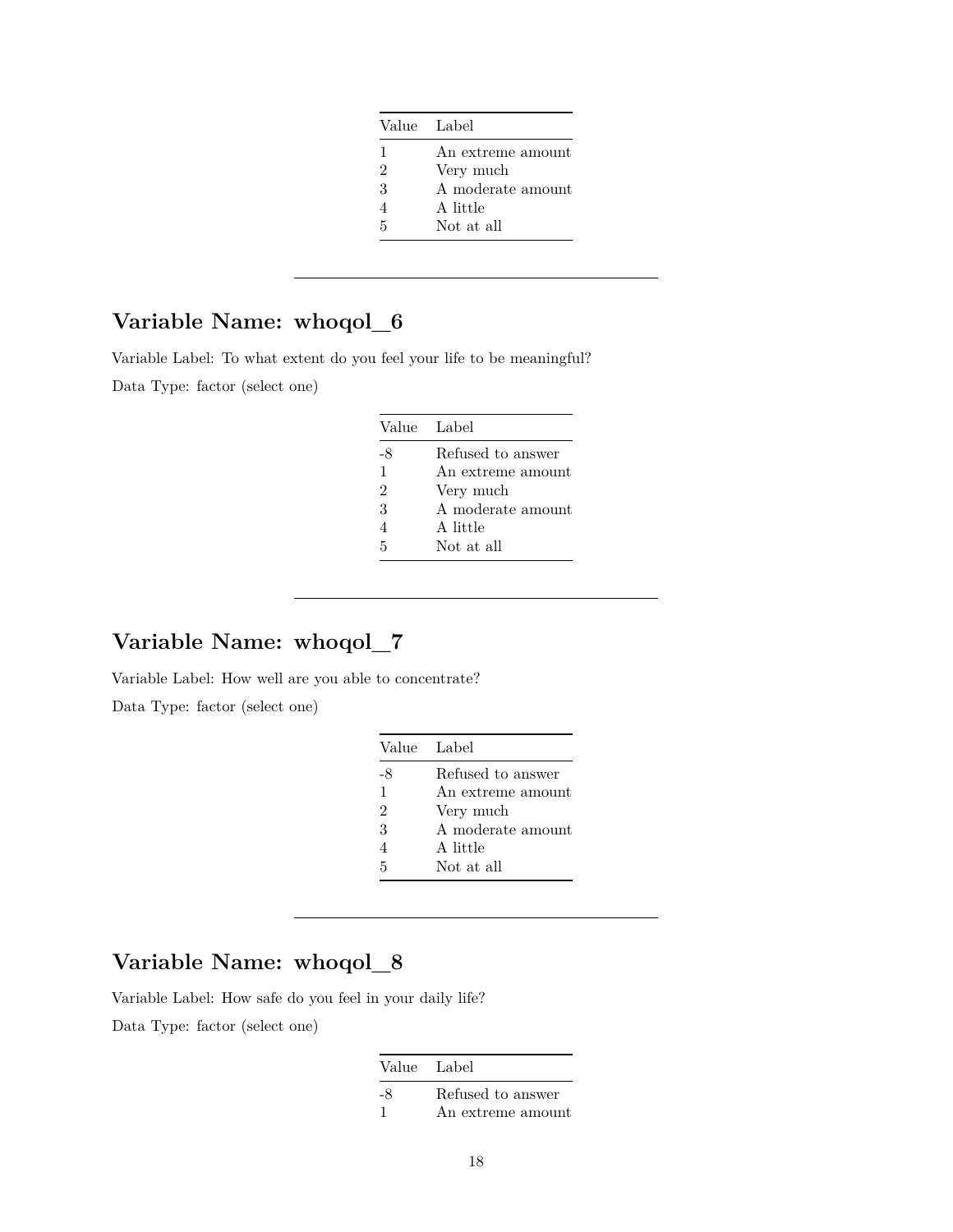| Value Label    |                   |
|----------------|-------------------|
| $\mathfrak{D}$ | Very much         |
| 3              | A moderate amount |
| 4              | A little          |
| 5              | Not at all        |

Variable Label: How healthy is your physical environment?

Data Type: factor (select one)

| Value Label    |                   |
|----------------|-------------------|
| -8             | Refused to answer |
| $\mathbf{1}$   | An extreme amount |
| $\overline{2}$ | Very much         |
| 3              | A moderate amount |
| 4              | A little          |
| 5              | Not at all        |

## **Variable Name: whoqol\_10**

Variable Label: Do you have enough energy for everyday life? Data Type: factor (select one)

| Value Label   |                   |
|---------------|-------------------|
| -8            | Refused to answer |
| 1             | An extreme amount |
| $\mathcal{D}$ | Very much         |
| 3             | A moderate amount |
| 4             | A little          |
| 5             | Not at all        |

# **Variable Name: whoqol\_11**

Variable Label: Are you able to accept your bodily appearance?

| Value Label   |                   |
|---------------|-------------------|
| -8            | Refused to answer |
| 1             | An extreme amount |
| $\mathcal{P}$ | Very much         |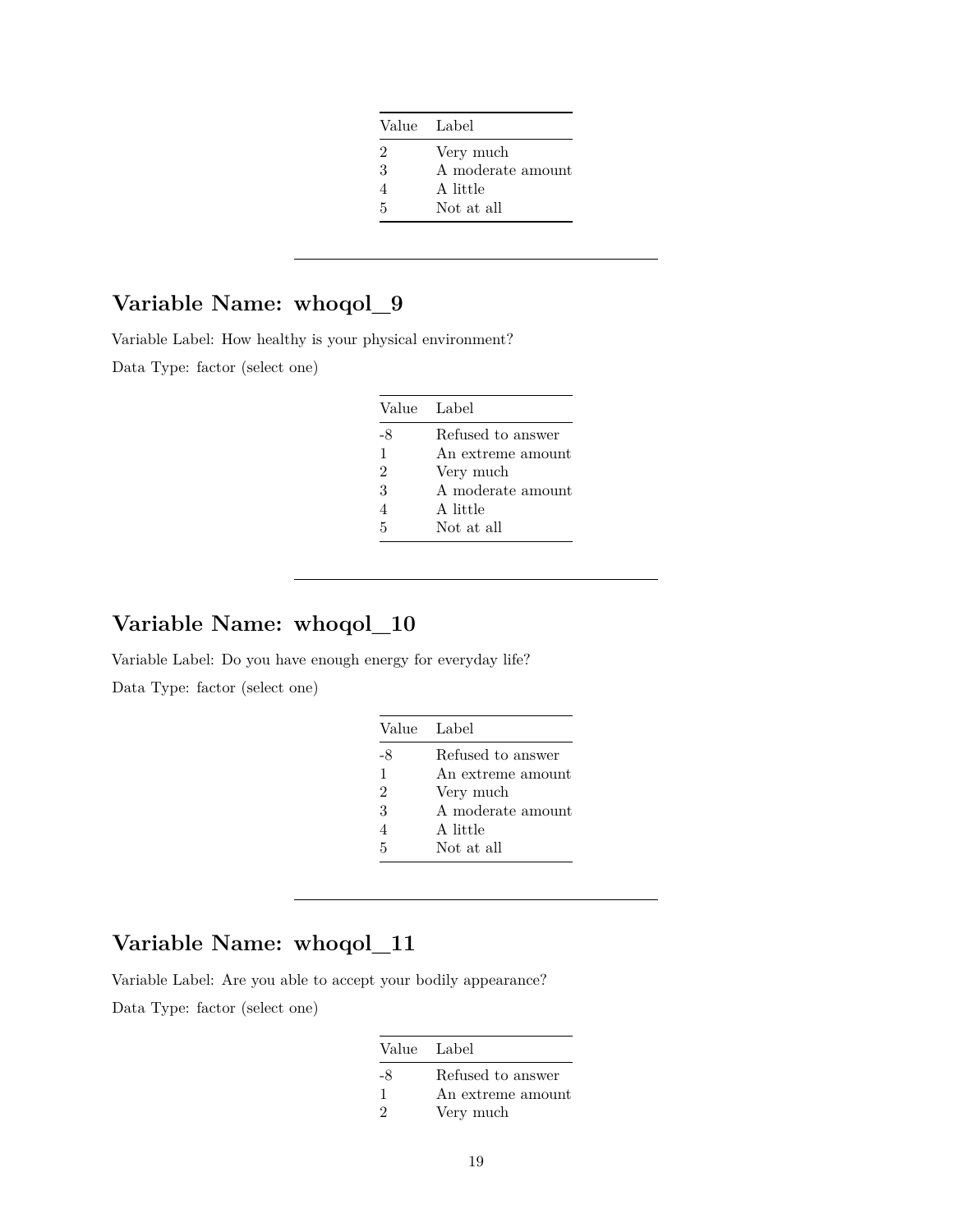| Value Label |                   |
|-------------|-------------------|
| З           | A moderate amount |
|             | A little          |
| 5           | Not at all        |

Variable Label: Have you enough money to meet your needs? ?

Data Type: factor (select one)

| Value Label   |                   |
|---------------|-------------------|
| -8            | Refused to answer |
| $\mathbf{1}$  | An extreme amount |
| $\mathcal{D}$ | Very much         |
| 3             | A moderate amount |
| 4             | A little          |
| 5             | Not at all        |

## **Variable Name: whoqol\_13**

Variable Label: How available to you is the information that you need in your day-to-day life? Data Type: factor (select one)

| Value Label    |                   |
|----------------|-------------------|
| -8             | Refused to answer |
| $\mathbf{1}$   | An extreme amount |
| $\overline{2}$ | Very much         |
| 3              | A moderate amount |
| 4              | A little          |
| 5              | Not at all        |

## **Variable Name: whoqol\_14**

Variable Label: To what extent do you have the opportunity for leisure activities? Data Type: factor (select one)

| Value Label                 |                   |
|-----------------------------|-------------------|
| -8                          | Refused to answer |
| 1                           | An extreme amount |
| $\mathcal{D}_{\mathcal{L}}$ | Very much         |
| ર                           | A moderate amount |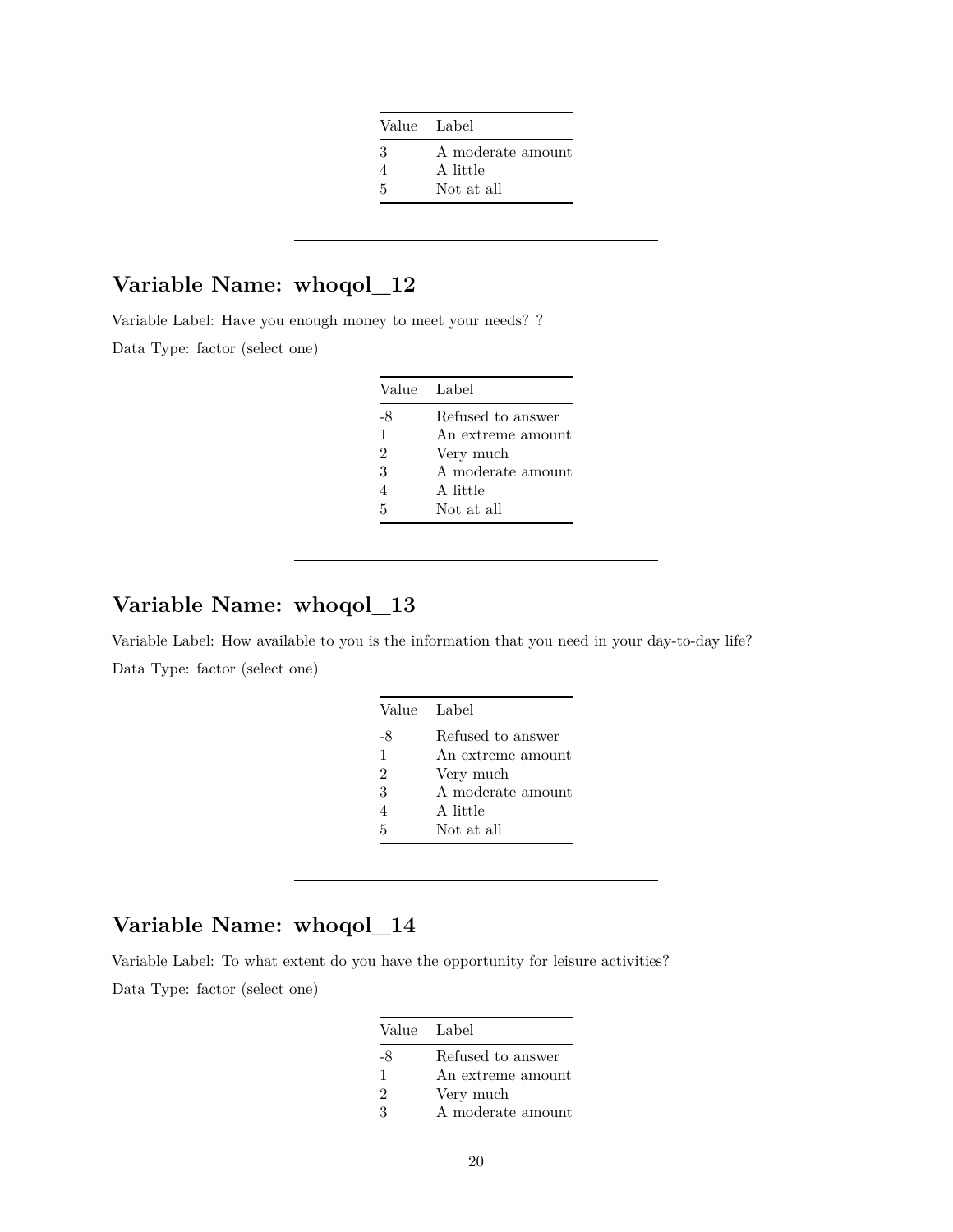| Value Label |            |
|-------------|------------|
|             | A little   |
| .5          | Not at all |

Variable Label: How well are you able to get around? Data Type: factor (select one)

| Value Label    |                       |
|----------------|-----------------------|
| -8             | Refused to answer     |
| $\mathbf{1}$   | Very poor             |
| $\overline{2}$ | Poor                  |
| 3              | Neither poor nor good |
| 4              | Good                  |
| 5              | Very Good             |

# **Variable Name: whoqol\_16**

Variable Label: How satisfied are you with your sleep?

Data Type: factor (select one)

|                | Value Label                        |
|----------------|------------------------------------|
| -8             | Refused to answer                  |
| 1              | Very dissatisfied                  |
| $\overline{2}$ | Dissatisfied                       |
| 3              | Neither satisfied nor dissatisfied |
|                | Satisfied                          |
| 5              | Very satisfied                     |

## **Variable Name: whoqol\_17**

Variable Label: How satisfied are you with your ability to perform your daily living activities? Data Type: factor (select one)

| Value Label   |                                    |
|---------------|------------------------------------|
| -8            | Refused to answer                  |
| 1             | Very dissatisfied                  |
| $\mathcal{D}$ | Dissatisfied                       |
| 3             | Neither satisfied nor dissatisfied |
|               | Satisfied                          |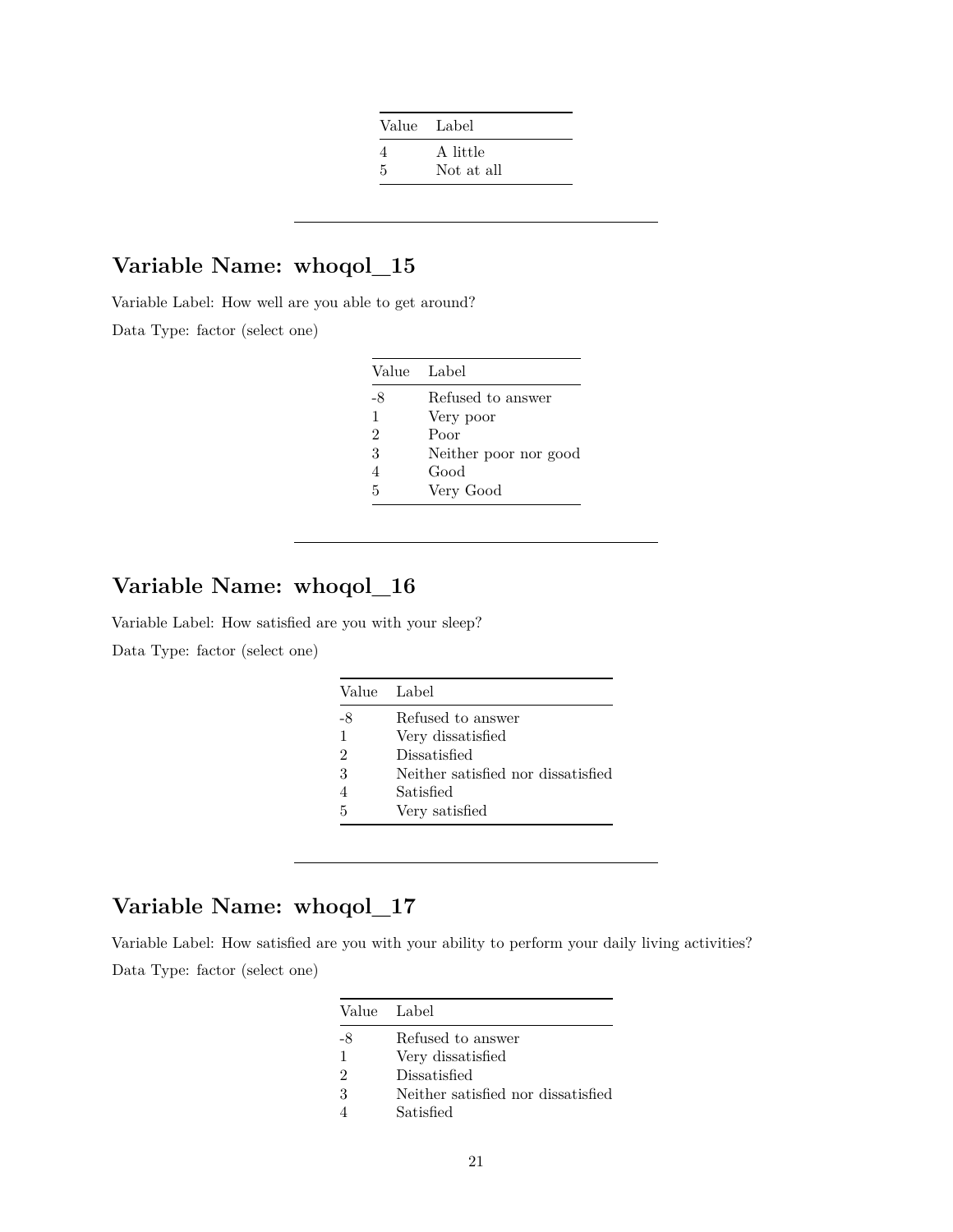Value Label

5 Very satisfied

## **Variable Name: whoqol\_18**

Variable Label: How satisfied are you with your capacity for work?

Data Type: factor (select one)

| Value Label    |                                    |
|----------------|------------------------------------|
| -8             | Refused to answer                  |
| $\mathbf{1}$   | Very dissatisfied                  |
| $\mathfrak{D}$ | Dissatisfied                       |
| 3              | Neither satisfied nor dissatisfied |
| 4              | Satisfied                          |
| 5              | Very satisfied                     |

# **Variable Name: whoqol\_19**

Variable Label: How satisfied are you with yourself?

Data Type: factor (select one)

|    | Value Label                        |
|----|------------------------------------|
| -8 | Refused to answer                  |
| 1  | Very dissatisfied                  |
| 2  | Dissatisfied                       |
| 3  | Neither satisfied nor dissatisfied |
|    | Satisfied                          |
| 5  | Very satisfied                     |

# **Variable Name: whoqol\_20**

Variable Label: How satisfied are you with your personal relationships?

|    | Value Label                        |
|----|------------------------------------|
| -8 | Refused to answer                  |
| 1  | Very dissatisfied                  |
| 2  | Dissatisfied                       |
| 3  | Neither satisfied nor dissatisfied |
|    | Satisfied                          |
| 5  | Very satisfied                     |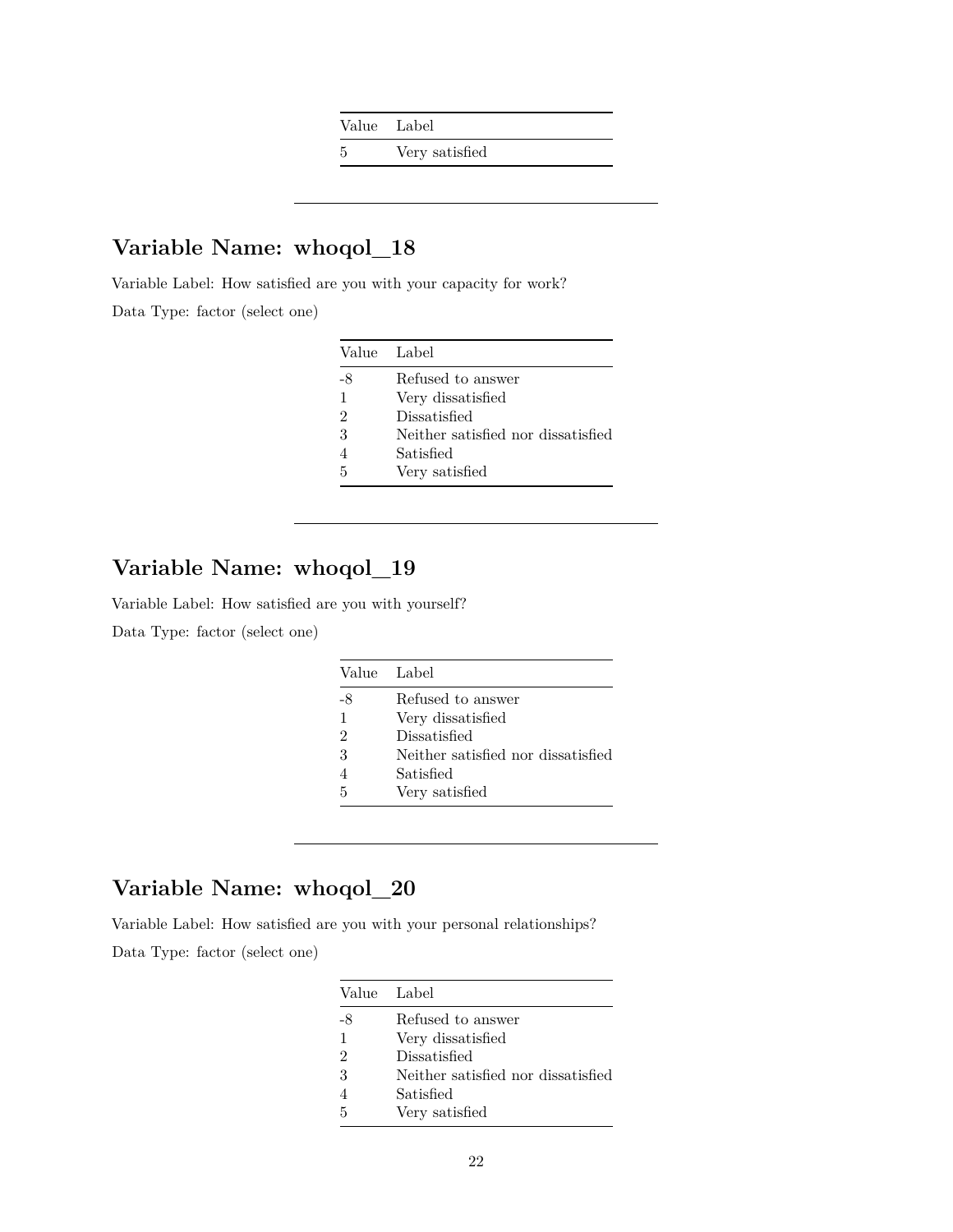Variable Label: How satisfied are you with your sex life?

Data Type: factor (select one)

|    | Value Label                        |
|----|------------------------------------|
| -8 | Refused to answer                  |
| 1  | Very dissatisfied                  |
| 2  | Dissatisfied                       |
| 3  | Neither satisfied nor dissatisfied |
| 4  | Satisfied                          |
| 5  | Very satisfied                     |

# **Variable Name: whoqol\_22**

Variable Label: How satisfied are you with the support you get from your friends?

Data Type: factor (select one)

| Value Label   |                                    |
|---------------|------------------------------------|
| -8            | Refused to answer                  |
| 1             | Very dissatisfied                  |
| $\mathcal{D}$ | Dissatisfied                       |
| 3             | Neither satisfied nor dissatisfied |
|               | Satisfied                          |
| 5             | Very satisfied                     |

# **Variable Name: whoqol\_23**

Variable Label: How satisfied are you with the conditions of your living place? Data Type: factor (select one)

|               | Value Label                        |
|---------------|------------------------------------|
| -8            | Refused to answer                  |
| 1             | Very dissatisfied                  |
| $\mathcal{D}$ | Dissatisfied                       |
| 3             | Neither satisfied nor dissatisfied |
| 4             | Satisfied                          |
| 5             | Very satisfied                     |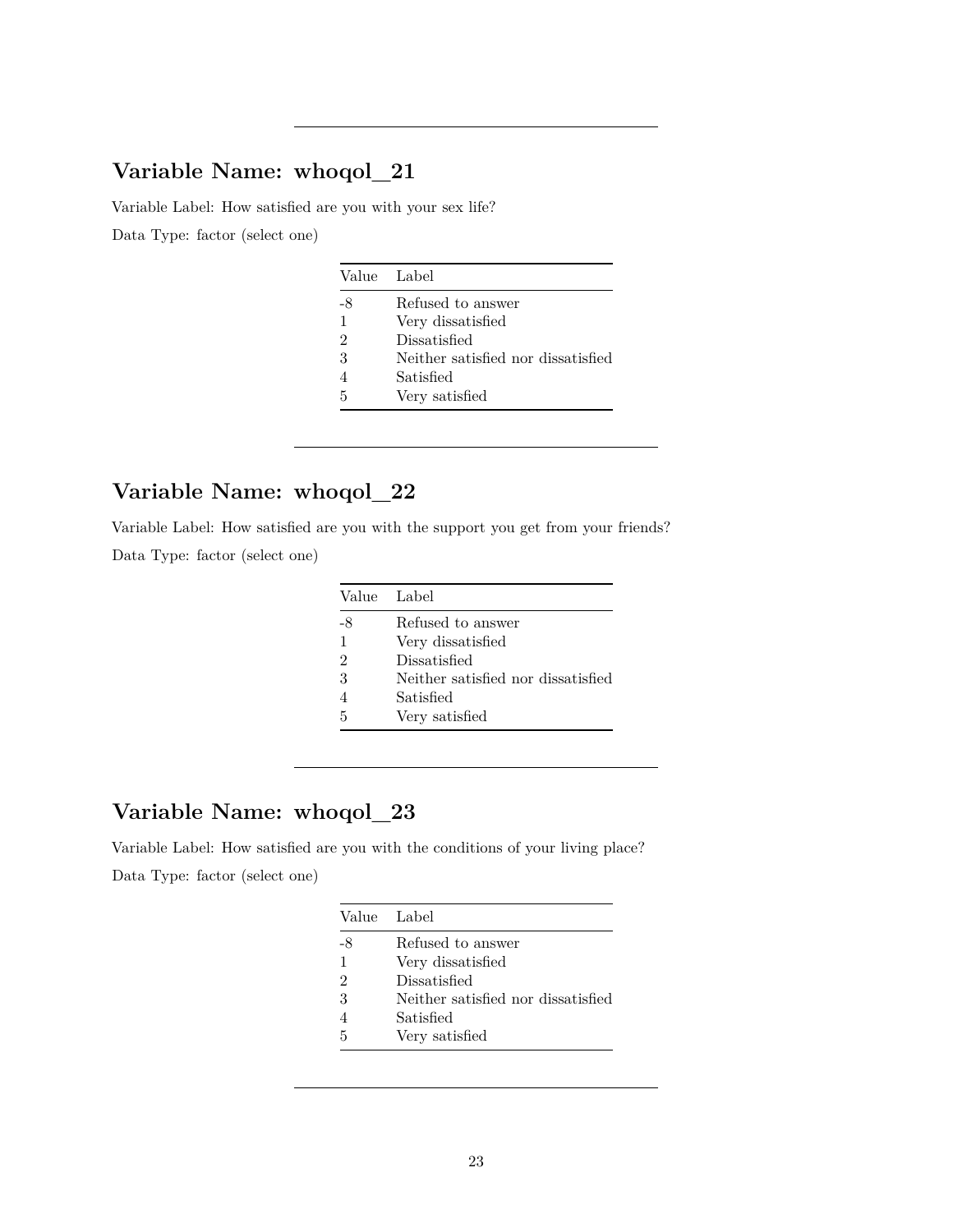Variable Label: How satisfied are you with your access to health services? Data Type: factor (select one)

| Value Label   |                                    |
|---------------|------------------------------------|
| -8            | Refused to answer                  |
| 1             | Very dissatisfied                  |
| $\mathcal{D}$ | Dissatisfied                       |
| 3             | Neither satisfied nor dissatisfied |
| 4             | Satisfied                          |
| 5             | Very satisfied                     |

## **Variable Name: whoqol\_25**

Variable Label: How satisfied are you with your transport?

Data Type: factor (select one)

|    | Value Label                        |
|----|------------------------------------|
| -8 | Refused to answer                  |
| 1  | Very dissatisfied                  |
| 2  | Dissatisfied                       |
| 3  | Neither satisfied nor dissatisfied |
|    | Satisfied                          |
| 5  | Very satisfied                     |

# **Variable Name: whoqol\_26**

Variable Label: How often do you have negative feelings such as blue mood, despair, anxiety, depression? Data Type: factor (select one)

| Label             |
|-------------------|
| Refused to answer |
| Always            |
| Very Often        |
| Quite Often       |
| Seldom            |
| Never             |
|                   |

### **Variable Name: dass\_1**

Variable Label: I found it hard to wind down.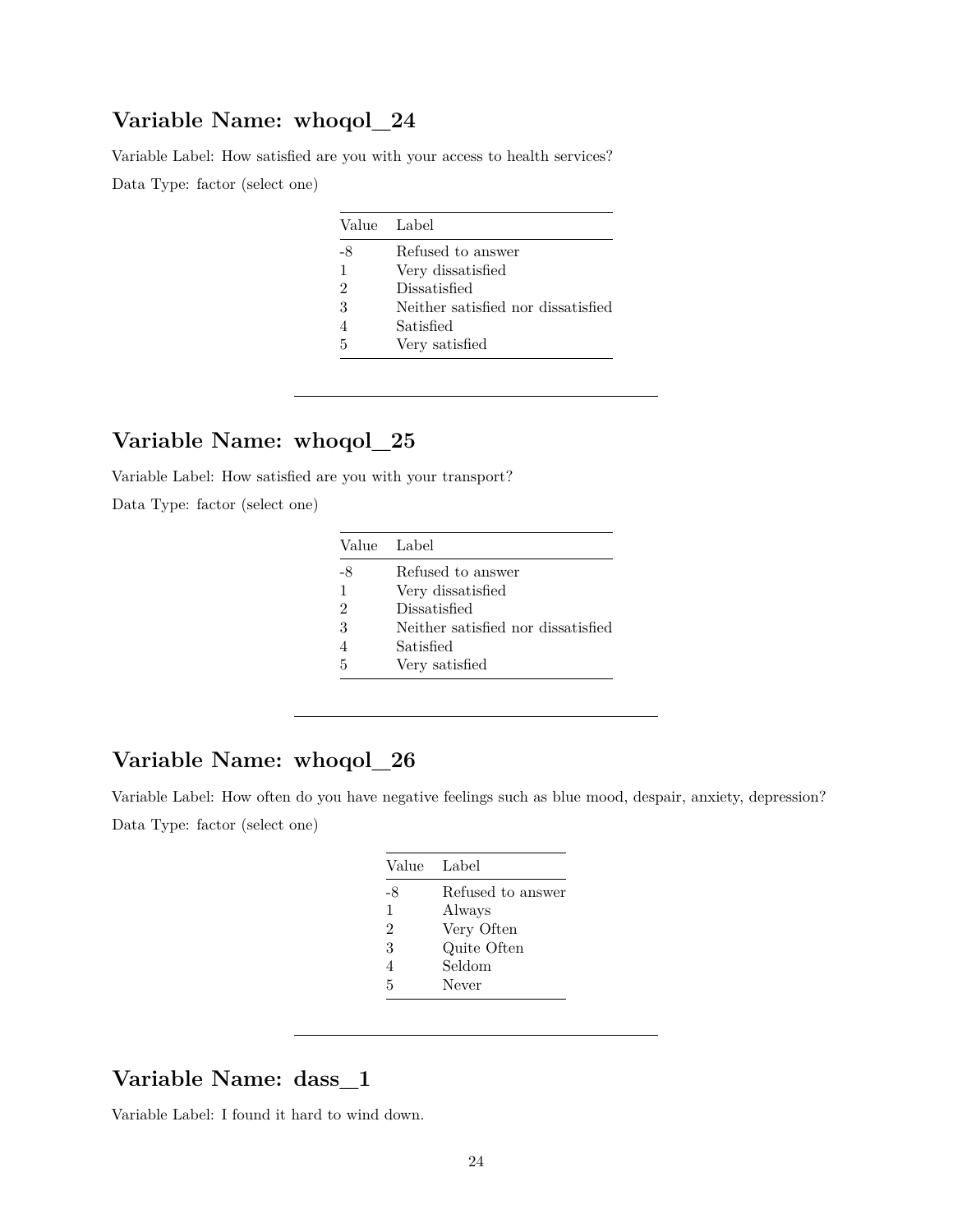Data Type: factor (select one)

| Value Label    |                                                                |
|----------------|----------------------------------------------------------------|
| -8             | Refused to answer                                              |
| $\Omega$       | Did not apply to me at all                                     |
| $\overline{1}$ | Applied to me to some degree, or some of the time              |
| $\mathcal{D}$  | Applied to me to a considerable degree, or a good part of time |
| 3              | Applied to me very much, or most of the time                   |
|                |                                                                |

## **Variable Name: dass\_2**

Variable Label: I was aware of dryness of my mouth.

Data Type: factor (select one)

| Value          | - Label -                                                      |
|----------------|----------------------------------------------------------------|
| -8             | Refused to answer                                              |
| $\theta$       | Did not apply to me at all                                     |
| $\overline{1}$ | Applied to me to some degree, or some of the time              |
| $\overline{2}$ | Applied to me to a considerable degree, or a good part of time |
| 3              | Applied to me very much, or most of the time                   |
|                |                                                                |

## **Variable Name: dass\_3**

Variable Label: I couldn't seem to experience any positive feeling at all.

Data Type: factor (select one)

| Value Label   |                                                                |
|---------------|----------------------------------------------------------------|
| -8            | Refused to answer                                              |
| $\theta$      | Did not apply to me at all                                     |
| $\mathbf{1}$  | Applied to me to some degree, or some of the time              |
| $\mathcal{D}$ | Applied to me to a considerable degree, or a good part of time |
| 3             | Applied to me very much, or most of the time                   |

## **Variable Name: dass\_4**

Variable Label: I experienced breathing difficulty (eg, excessively rapid breathing, breathlessness in the absence of physical exertion).

| Value Label |                   |
|-------------|-------------------|
| -8          | Refused to answer |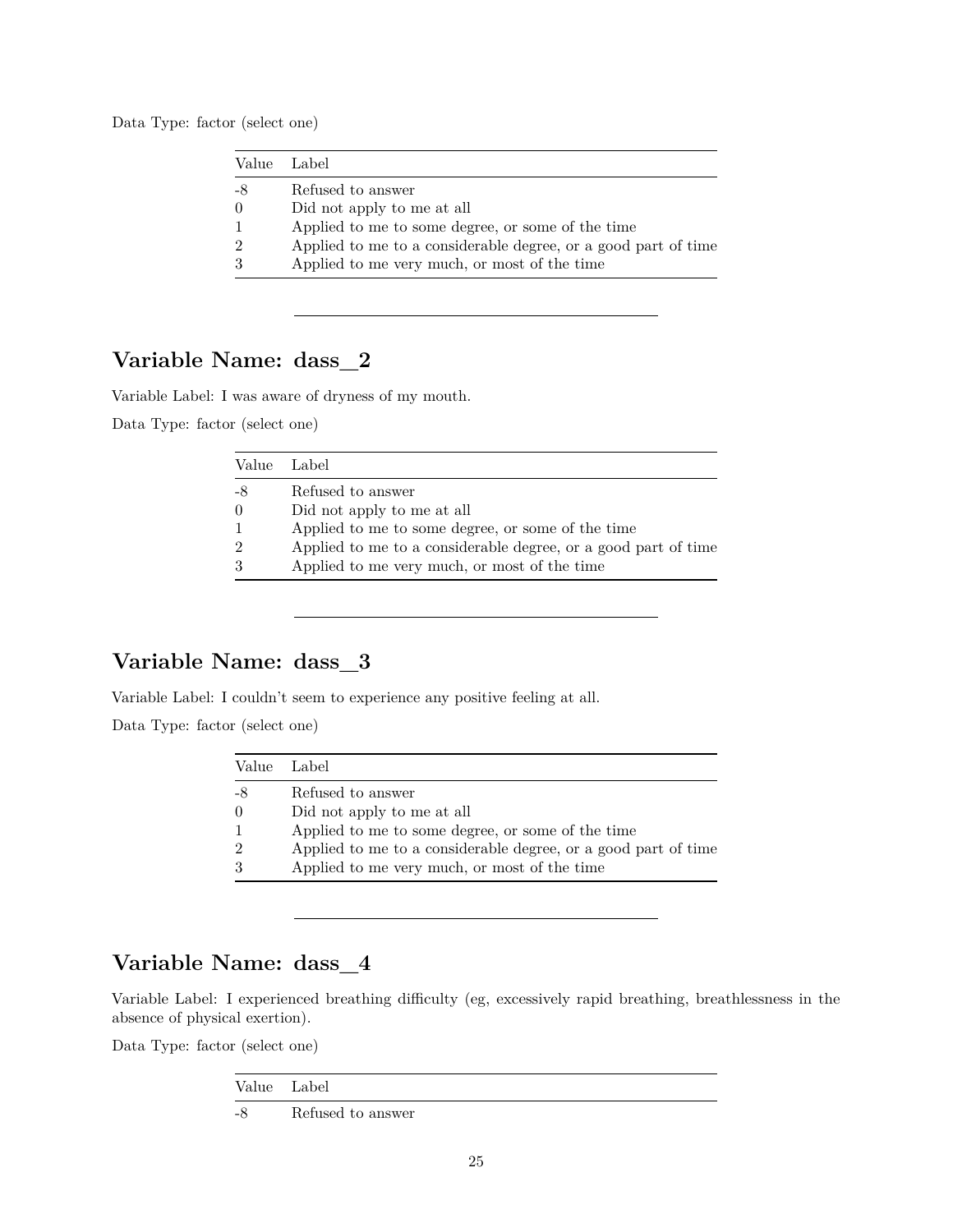|                | Value Label                                                    |
|----------------|----------------------------------------------------------------|
| $\Omega$       | Did not apply to me at all                                     |
| 1              | Applied to me to some degree, or some of the time              |
| $\overline{2}$ | Applied to me to a considerable degree, or a good part of time |
| 3              | Applied to me very much, or most of the time                   |
|                |                                                                |

Variable Label: I found it difficult to work up the initiative to do things.

Data Type: factor (select one)

| Value Label      |                                                                |
|------------------|----------------------------------------------------------------|
| -8               | Refused to answer                                              |
| $\left( \right)$ | Did not apply to me at all                                     |
|                  | Applied to me to some degree, or some of the time              |
| - 2              | Applied to me to a considerable degree, or a good part of time |
| 3                | Applied to me very much, or most of the time                   |

## **Variable Name: dass\_6**

Variable Label: I tended to over-react to situations.

Data Type: factor (select one)

|    | Value Label                                                    |
|----|----------------------------------------------------------------|
| -8 | Refused to answer                                              |
|    | Did not apply to me at all                                     |
|    | Applied to me to some degree, or some of the time              |
|    | Applied to me to a considerable degree, or a good part of time |
|    | Applied to me very much, or most of the time                   |

## **Variable Name: dass\_7**

Variable Label: I experienced trembling (eg, in the hands).

| Value          | Label                                                          |
|----------------|----------------------------------------------------------------|
| -8             | Refused to answer                                              |
| $\theta$       | Did not apply to me at all                                     |
| $\mathbf{1}$   | Applied to me to some degree, or some of the time              |
| $\overline{2}$ | Applied to me to a considerable degree, or a good part of time |
| 3              | Applied to me very much, or most of the time                   |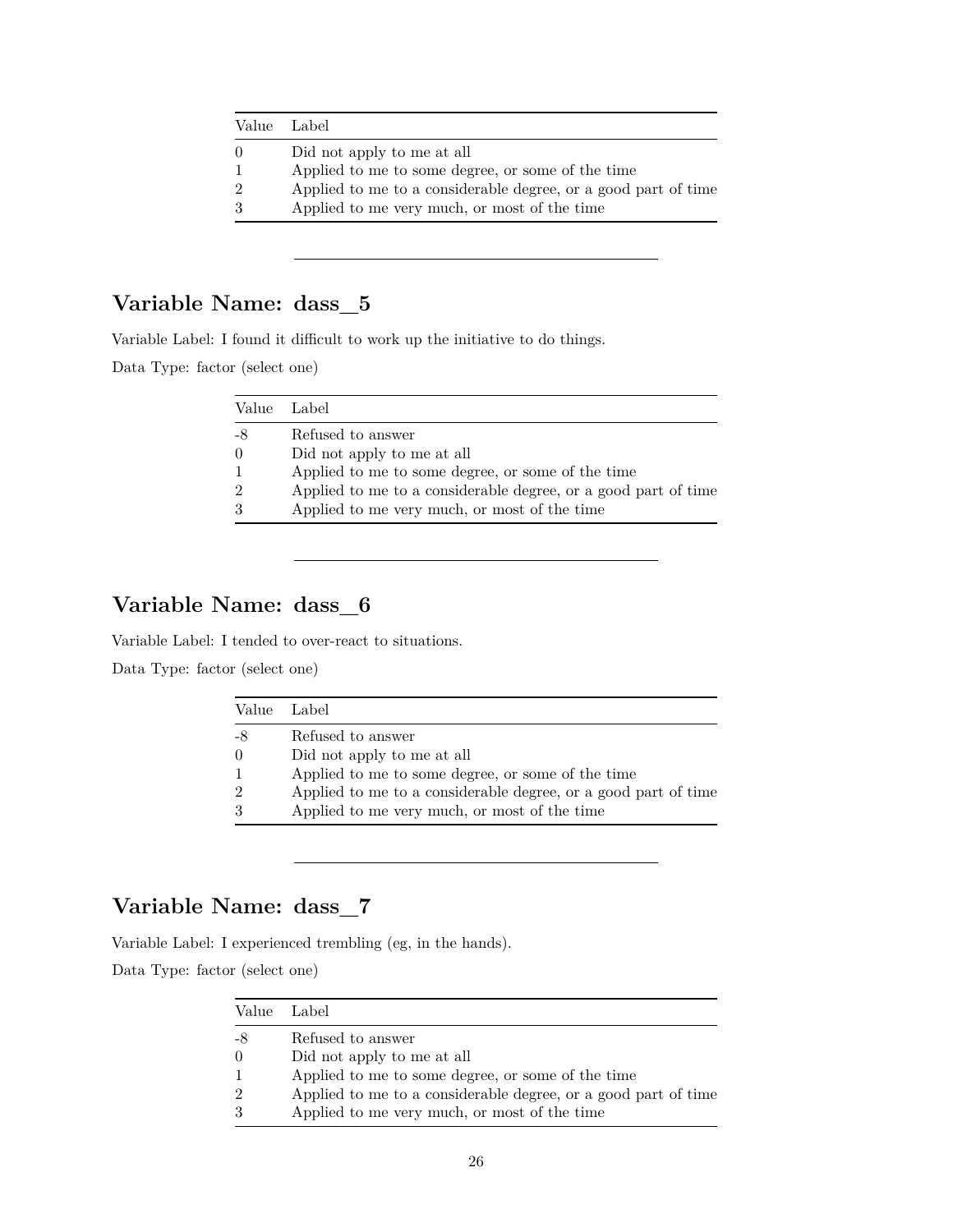Variable Label: I felt that I was using a lot of nervous energy.

Data Type: factor (select one)

| Value Label    |                                                                |
|----------------|----------------------------------------------------------------|
| -8             | Refused to answer                                              |
| $\theta$       | Did not apply to me at all                                     |
| $\overline{1}$ | Applied to me to some degree, or some of the time              |
| $\mathcal{D}$  | Applied to me to a considerable degree, or a good part of time |
| 3              | Applied to me very much, or most of the time                   |
|                |                                                                |

### **Variable Name: dass\_9**

Variable Label: I was worried about situations in which I might panic and make a fool of myself.

Data Type: factor (select one)

|                | Value Label                                                    |
|----------------|----------------------------------------------------------------|
| -8             | Refused to answer                                              |
| $\Omega$       | Did not apply to me at all                                     |
| $\mathbf{1}$   | Applied to me to some degree, or some of the time              |
| $\overline{2}$ | Applied to me to a considerable degree, or a good part of time |
| 3              | Applied to me very much, or most of the time                   |

## **Variable Name: dass\_10**

Variable Label: I felt that I had nothing to look forward to.

Data Type: factor (select one)

| Value Label |                                                                |
|-------------|----------------------------------------------------------------|
| -8          | Refused to answer                                              |
| $\Omega$    | Did not apply to me at all                                     |
|             | Applied to me to some degree, or some of the time              |
| $\Omega$    | Applied to me to a considerable degree, or a good part of time |
|             | Applied to me very much, or most of the time                   |

### **Variable Name: dass\_11**

Variable Label: I found myself getting agitated.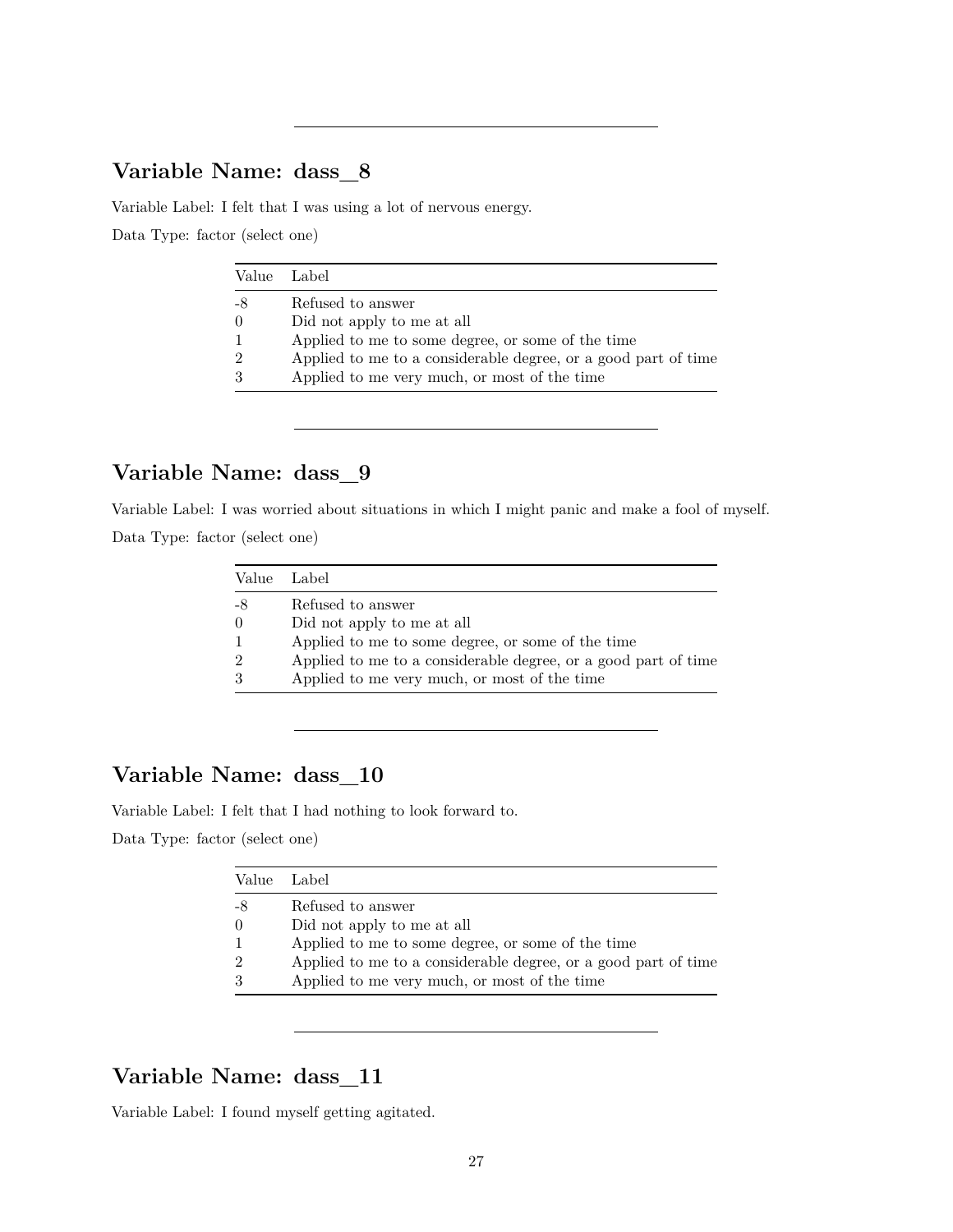Data Type: factor (select one)

|               | Value Label                                                    |
|---------------|----------------------------------------------------------------|
|               | Refused to answer                                              |
| $\Omega$      | Did not apply to me at all                                     |
|               | Applied to me to some degree, or some of the time              |
| $\mathcal{D}$ | Applied to me to a considerable degree, or a good part of time |
|               | Applied to me very much, or most of the time                   |
|               |                                                                |

## **Variable Name: dass\_12**

Variable Label: I found it difficult to relax.

Data Type: factor (select one)

| Applied to me to a considerable degree, or a good part of time |
|----------------------------------------------------------------|
|                                                                |
|                                                                |

## **Variable Name: dass\_13**

Variable Label: I felt down-hearted and blue.

Data Type: factor (select one)

| Value Label   |                                                                |
|---------------|----------------------------------------------------------------|
| -8            | Refused to answer                                              |
| $\theta$      | Did not apply to me at all                                     |
|               | Applied to me to some degree, or some of the time              |
| $\mathcal{D}$ | Applied to me to a considerable degree, or a good part of time |
| 3             | Applied to me very much, or most of the time                   |

## **Variable Name: dass\_14**

Variable Label: I was intolerant of anything that kept me from getting on with what I was doing. Data Type: factor (select one)

|    | Value Label                |  |
|----|----------------------------|--|
| -8 | Refused to answer          |  |
| 0  | Did not apply to me at all |  |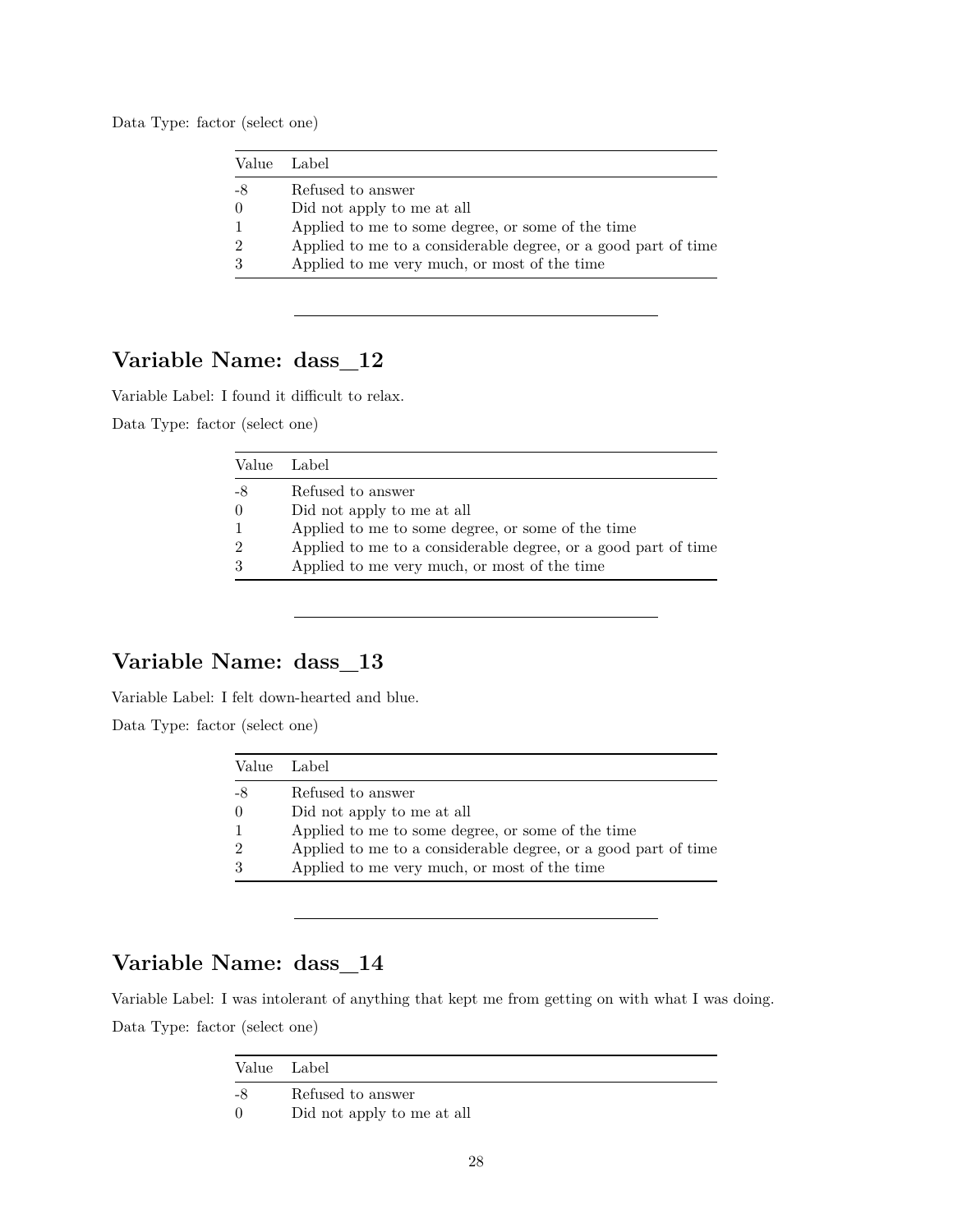| Value Label    |                                                                |
|----------------|----------------------------------------------------------------|
|                | Applied to me to some degree, or some of the time              |
| $\overline{2}$ | Applied to me to a considerable degree, or a good part of time |
| 3              | Applied to me very much, or most of the time                   |

Variable Label: I felt I was close to panic.

Data Type: factor (select one)

| Value Label    |                                                                |
|----------------|----------------------------------------------------------------|
| -8             | Refused to answer                                              |
| $\theta$       | Did not apply to me at all                                     |
| $\mathbf{1}$   | Applied to me to some degree, or some of the time              |
| $\overline{2}$ | Applied to me to a considerable degree, or a good part of time |
| 3              | Applied to me very much, or most of the time                   |

# **Variable Name: dass\_16**

Variable Label: I was unable to become enthusiastic about anything.

Data Type: factor (select one)

|                | Value Label                                                    |
|----------------|----------------------------------------------------------------|
| -8             | Refused to answer                                              |
| $\Omega$       | Did not apply to me at all                                     |
| $\mathbf{1}$   | Applied to me to some degree, or some of the time              |
| $\overline{2}$ | Applied to me to a considerable degree, or a good part of time |
| 3              | Applied to me very much, or most of the time                   |

## **Variable Name: dass\_17**

Variable Label: I felt I wasn't worth much as a person.

|                | Value Label                                                    |  |
|----------------|----------------------------------------------------------------|--|
| -8             | Refused to answer                                              |  |
| $\theta$       | Did not apply to me at all                                     |  |
| $\mathbf{1}$   | Applied to me to some degree, or some of the time              |  |
| $\overline{2}$ | Applied to me to a considerable degree, or a good part of time |  |
| 3              | Applied to me very much, or most of the time                   |  |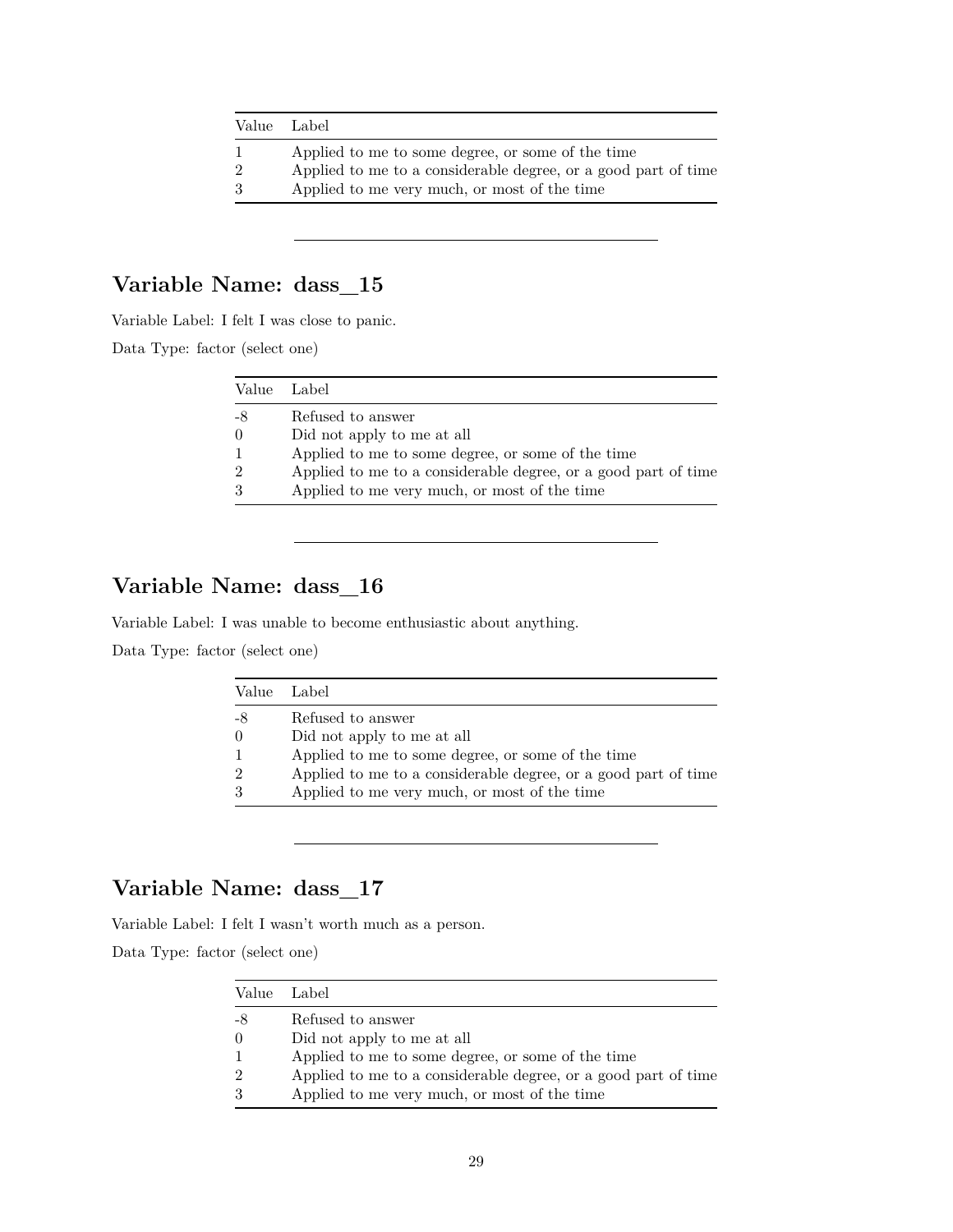Variable Label: I felt that I was rather touchy.

Data Type: factor (select one)

| Value Label   |                                                                |
|---------------|----------------------------------------------------------------|
| -8            | Refused to answer                                              |
| $\Omega$      | Did not apply to me at all                                     |
|               | Applied to me to some degree, or some of the time              |
| $\mathcal{D}$ | Applied to me to a considerable degree, or a good part of time |
|               | Applied to me very much, or most of the time                   |
|               |                                                                |

## **Variable Name: dass\_19**

Variable Label: I was aware of the action of my heart in the absence of physical exertion (eg, sense of heart rate increase, heart missing a beat).

Data Type: factor (select one)

|                | Value Label                                                    |
|----------------|----------------------------------------------------------------|
| -8             | Refused to answer                                              |
| $\Omega$       | Did not apply to me at all                                     |
| $\mathbf{1}$   | Applied to me to some degree, or some of the time              |
| $\overline{2}$ | Applied to me to a considerable degree, or a good part of time |
| 3              | Applied to me very much, or most of the time                   |

## **Variable Name: dass\_20**

Variable Label: I felt scared without any good reason.

|               | Value Label                                                    |
|---------------|----------------------------------------------------------------|
| -8            | Refused to answer                                              |
| $\Omega$      | Did not apply to me at all                                     |
| $\mathbf{1}$  | Applied to me to some degree, or some of the time              |
| $\mathcal{D}$ | Applied to me to a considerable degree, or a good part of time |
| 3             | Applied to me very much, or most of the time                   |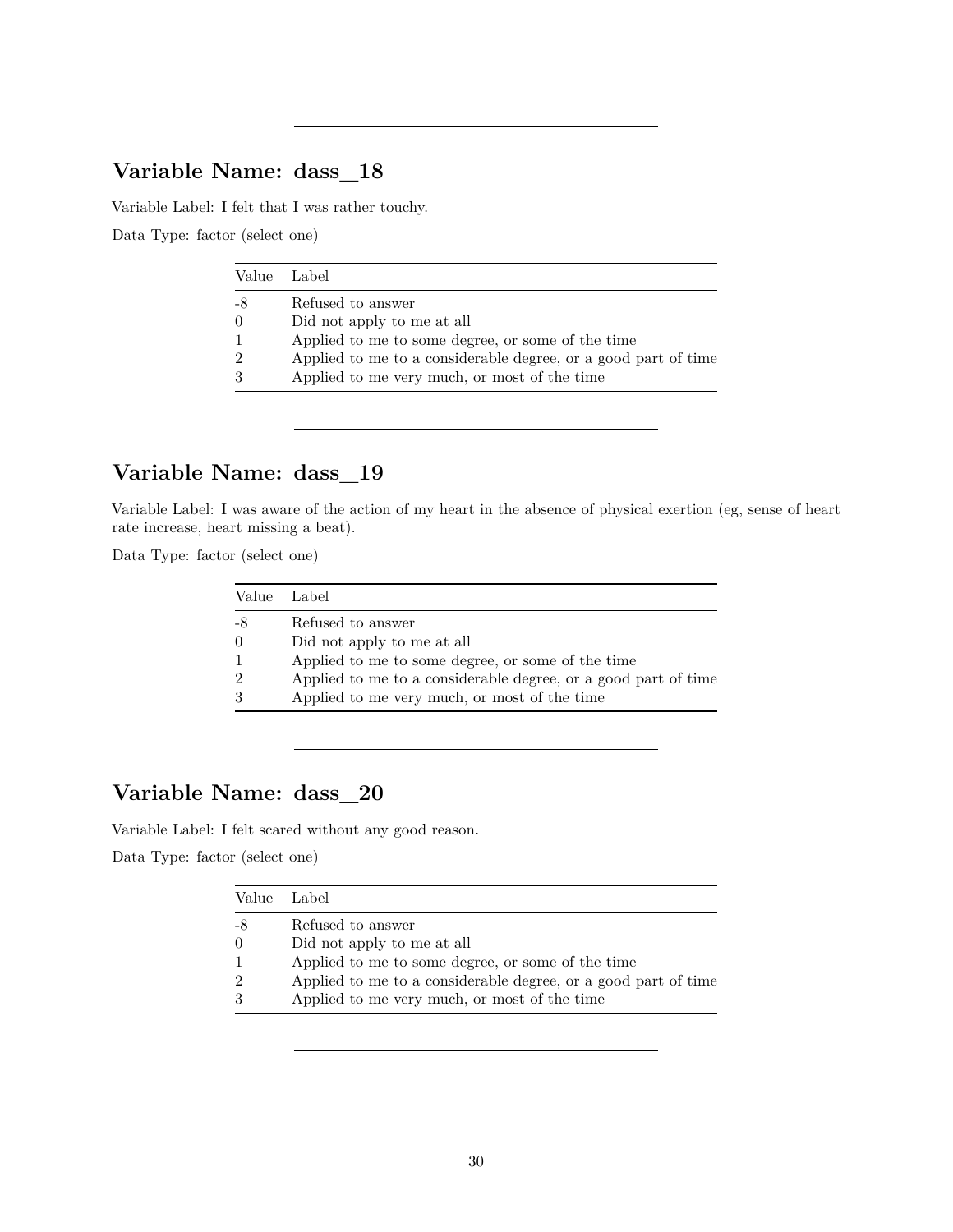Variable Label: I felt that life was meaningless.

Data Type: factor (select one)

| Value Label   |                                                                |
|---------------|----------------------------------------------------------------|
| -8            | Refused to answer                                              |
| $\theta$      | Did not apply to me at all                                     |
|               | Applied to me to some degree, or some of the time              |
| $\mathcal{D}$ | Applied to me to a considerable degree, or a good part of time |
|               | Applied to me very much, or most of the time                   |

## **Variable Name: screen\_5**

Variable Label: How many infants were born?

Data Type: factor (select one)

| Value | Label        |
|-------|--------------|
|       | $\mathbf{I}$ |
| 2     | 2            |
| 3     | 3            |

### **Variable Name: infant\_1**

Variable Label: What is your baby's name? Data Type: string

### **Variable Name: infant\_1a**

Variable Label: What was 's date of birth? Data Type: string

## **Variable Name: infant\_1b**

Variable Label: What time was born (24 Hour clock)? Data Type: date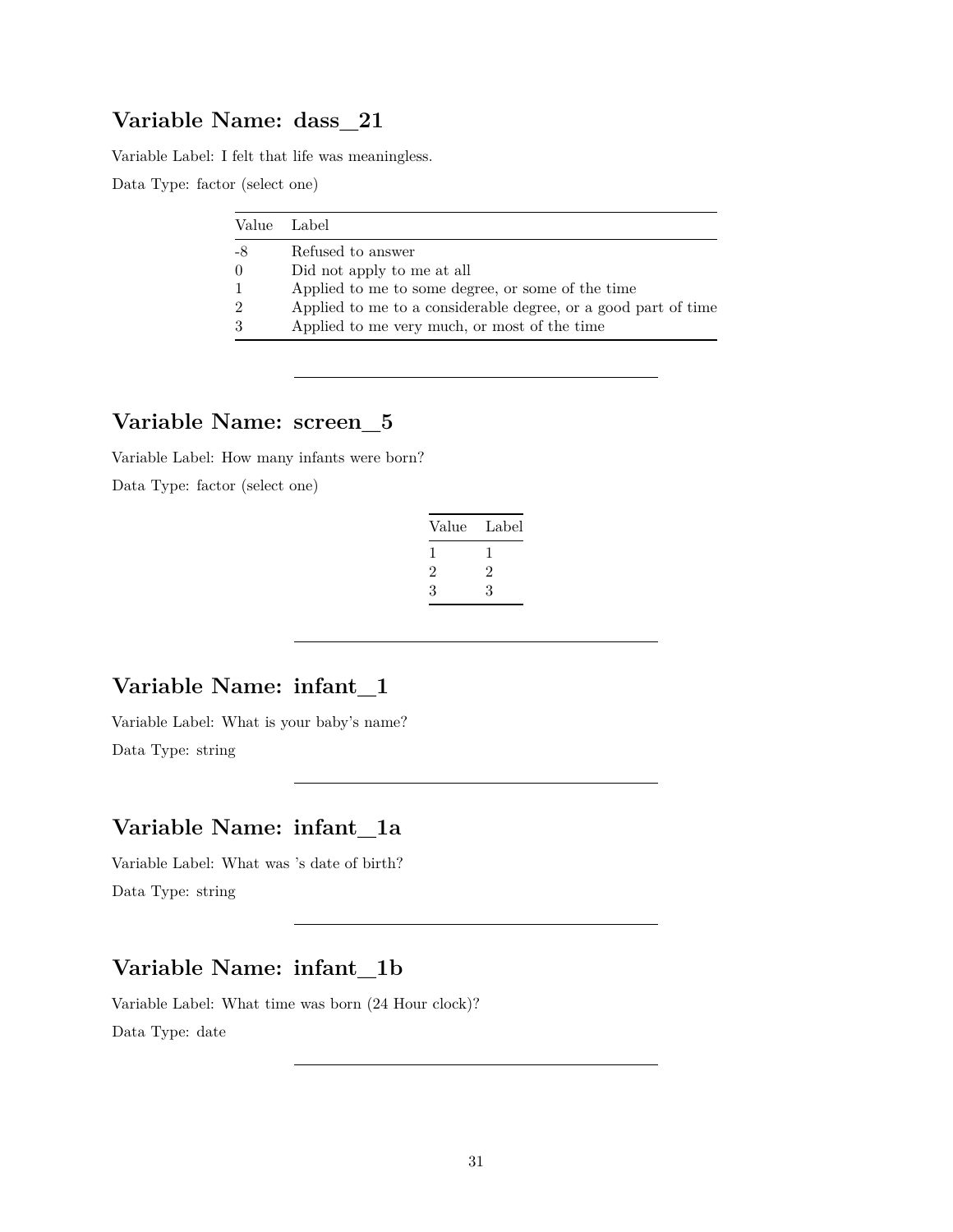### **Variable Name: infant\_1c**

Variable Label: What is the sex of

Data Type: factor (select one)

|          | Value Label               |
|----------|---------------------------|
|          | Male                      |
| $\Omega$ | Female                    |
| З        | Ambiguous / Indeterminate |

## **Variable Name: infant\_1d**

Variable Label: What was 's gestational age at birth (in weeks)? Data Type: integer

## **Variable Name: infant\_1e**

Variable Label: Where was born?

Data Type: factor (select one)

| Label                                         |
|-----------------------------------------------|
| Refused to answer                             |
| Segamat District Hospital                     |
| Other Government Hopsital not in the district |
| Private Hopsital                              |
| Private Clinic                                |
| Klinik Kesihatan                              |
| Klinik Desa                                   |
| Home                                          |
|                                               |

## **Variable Name: infant\_1f**

Variable Label: What was the type of delivery?

| Value Label    |                           |
|----------------|---------------------------|
| -8             | Refused to answer         |
| $\mathbf{1}$   | Standard Vaginal delivery |
| $\mathfrak{D}$ | Breech vaginal delivery   |
| 3              | Forceps vaginal delivery  |
| 4              | Vacuum vaginal delivery   |
| 5              | Elective Caesarean        |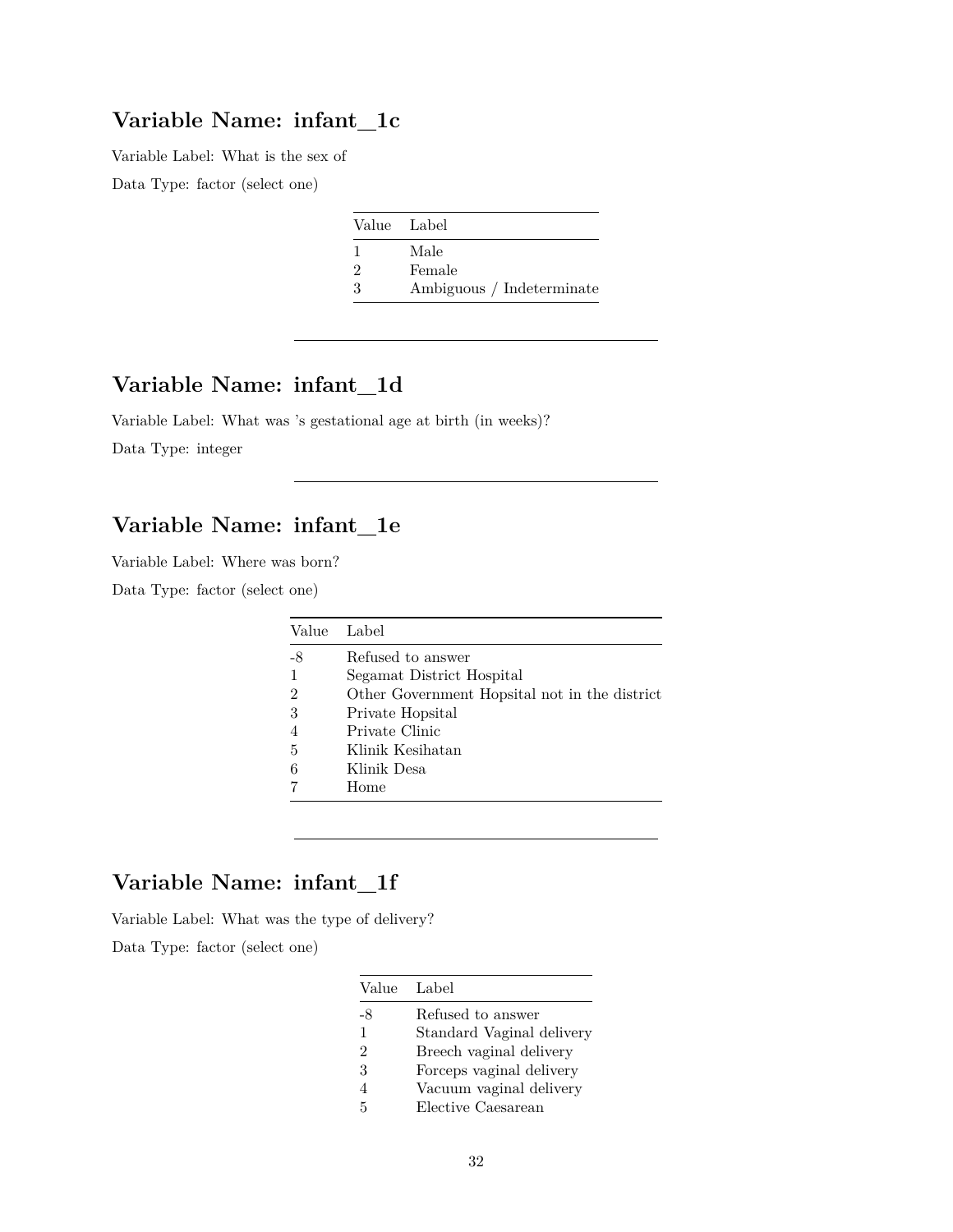Value Label

6 Emergency Caesarean

# **Variable Name: infant\_1g**

Variable Label: What complications were there?

Data Type: factor (select one)

|    | Value Label                     |
|----|---------------------------------|
| -8 | Refused to answer               |
| 0  | NO COMPLICATIONS                |
|    | Foetal distress                 |
| 2  | Prolonged labour                |
| 3  | Meconium stained liquor         |
|    | Neonatal jaundice               |
| 5  | Congenital abnormalities        |
|    | Maternal postpartum haemorrhage |

### **Variable Name: infant\_1h**

Variable Label: What was the APGAR Score at 1 Minute? Data Type: integer

## **Variable Name: infant\_1i**

Variable Label: What was the APGAR Score at 5 Minutes?

Data Type: integer

## **Variable Name: infant\_1j**

Variable Label: 's birth weight in grams Data Type: integer

## **Variable Name: infant\_1k**

Variable Label: 's birth length in centimetres Data Type: integer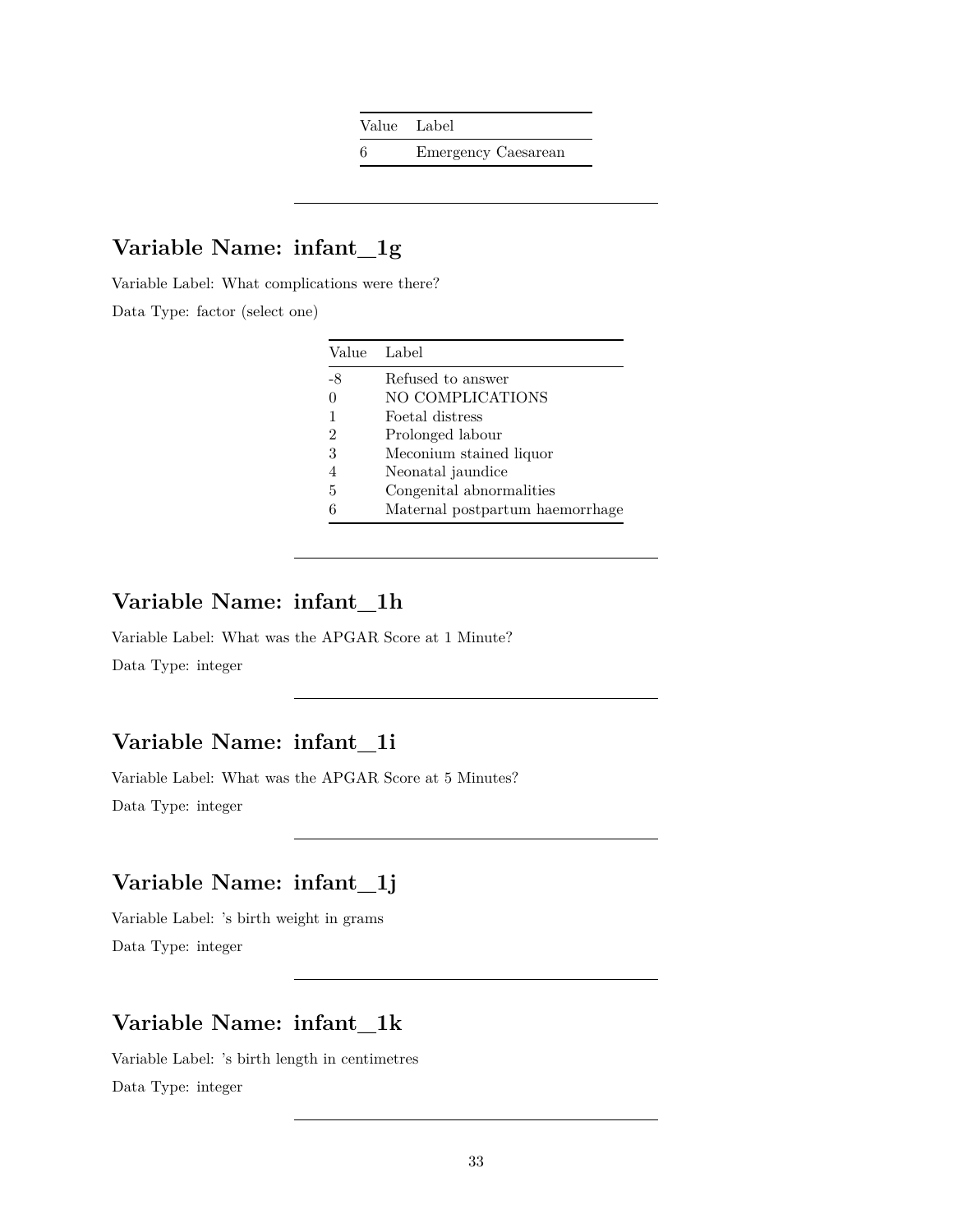### **Variable Name: infant\_1m**

Variable Label: 's head circumference at birth in centimetres Data Type: numeric

## **Variable Name: infant\_1n**

Variable Label: What is 's MyKID number Data Type: numeric

## **Variable Name: infant\_2**

Variable Label: Where does sleep at night?

Data Type: factor (select one)

| Value | Label                                            |
|-------|--------------------------------------------------|
| -8    | Refused to answer                                |
|       | In the same bed with an adult?                   |
|       | In the same room with an adult, but in their own |
|       | bed/cot?                                         |
|       | In a separate room from an adult, in their own   |
|       | bed/cot?                                         |
| -4    | In a separate room from an adult, sharing a      |
|       | bed/cot with another infant/child?               |

# **Variable Name: infant\_3**

Variable Label: Who does sleep with at night?

|                | Value Label              |
|----------------|--------------------------|
| -8             | Refused to answer        |
| $\mathbf{1}$   | 's Mother and Father.    |
| $\mathfrak{D}$ | 's Mother.               |
| 3              | 's Father.               |
| 4              | 's Grand-mother or Aunt. |
| 5              | A maid                   |
| 6              | Another adult.           |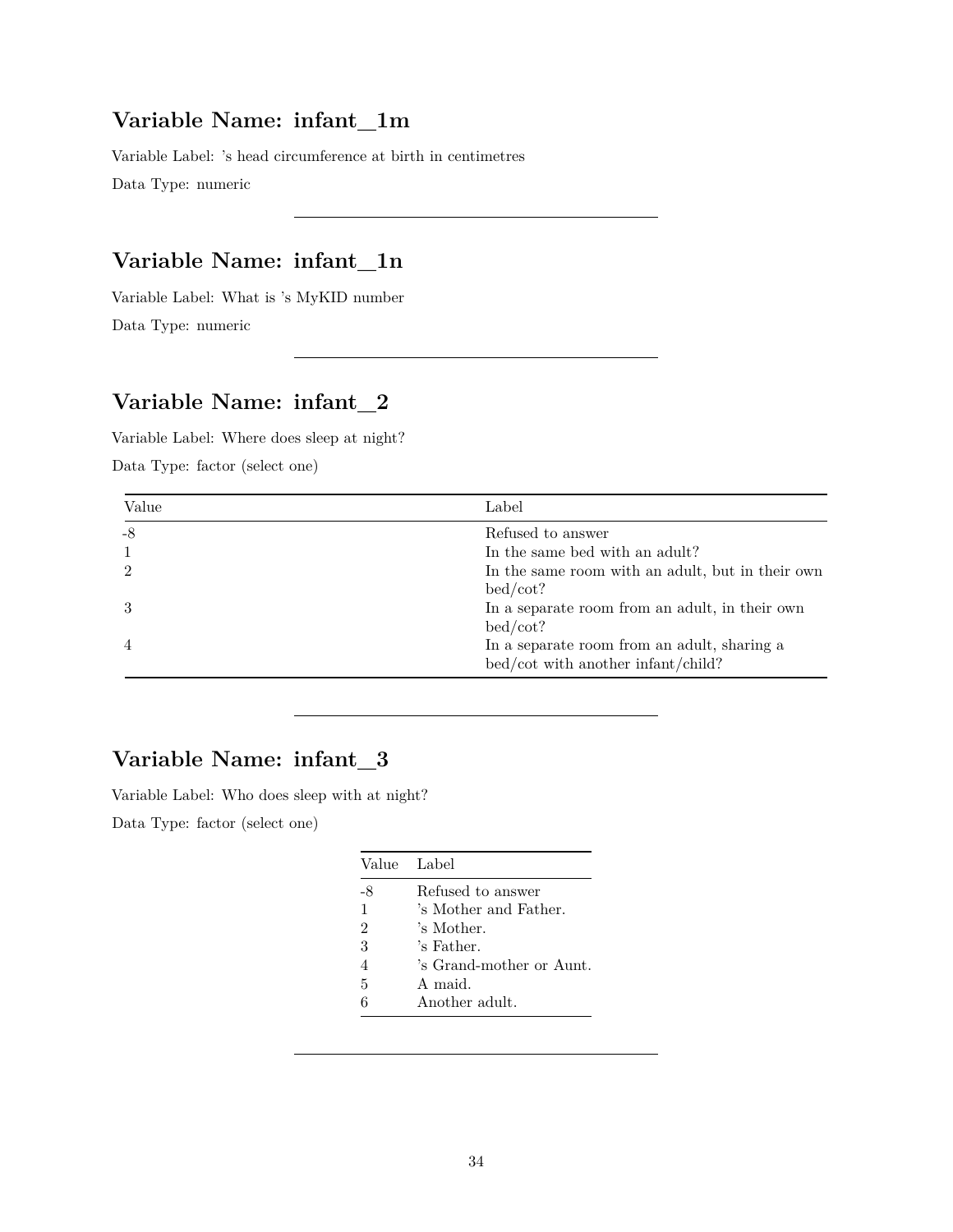### **Variable Name: infant\_4**

Variable Label: Has sustained any injuries since birth?

Data Type: factor (select one)

| Value Label |                   |
|-------------|-------------------|
| -8          | Refused to answer |
| 1           | Yes               |
| 2           | Nο                |

### **Variable Name: infant\_5**

Variable Label: Describe 's injuries? Data Type: string

## **Variable Name: infant\_6**

Variable Label: Has had any health problems since birth? Data Type: factor (select one)

| Value Label |                   |
|-------------|-------------------|
| -8          | Refused to answer |
| 1           | Yes               |
| 2           | Nο                |

## **Variable Name: infant\_7**

Variable Label: Describe 's health problems. Data Type: string

### **Variable Name: infant\_8**

Variable Label: How many weeks old is today? Data Type: integer

## **Variable Name: infant\_9**

Variable Label: When was last checked by a nurse?